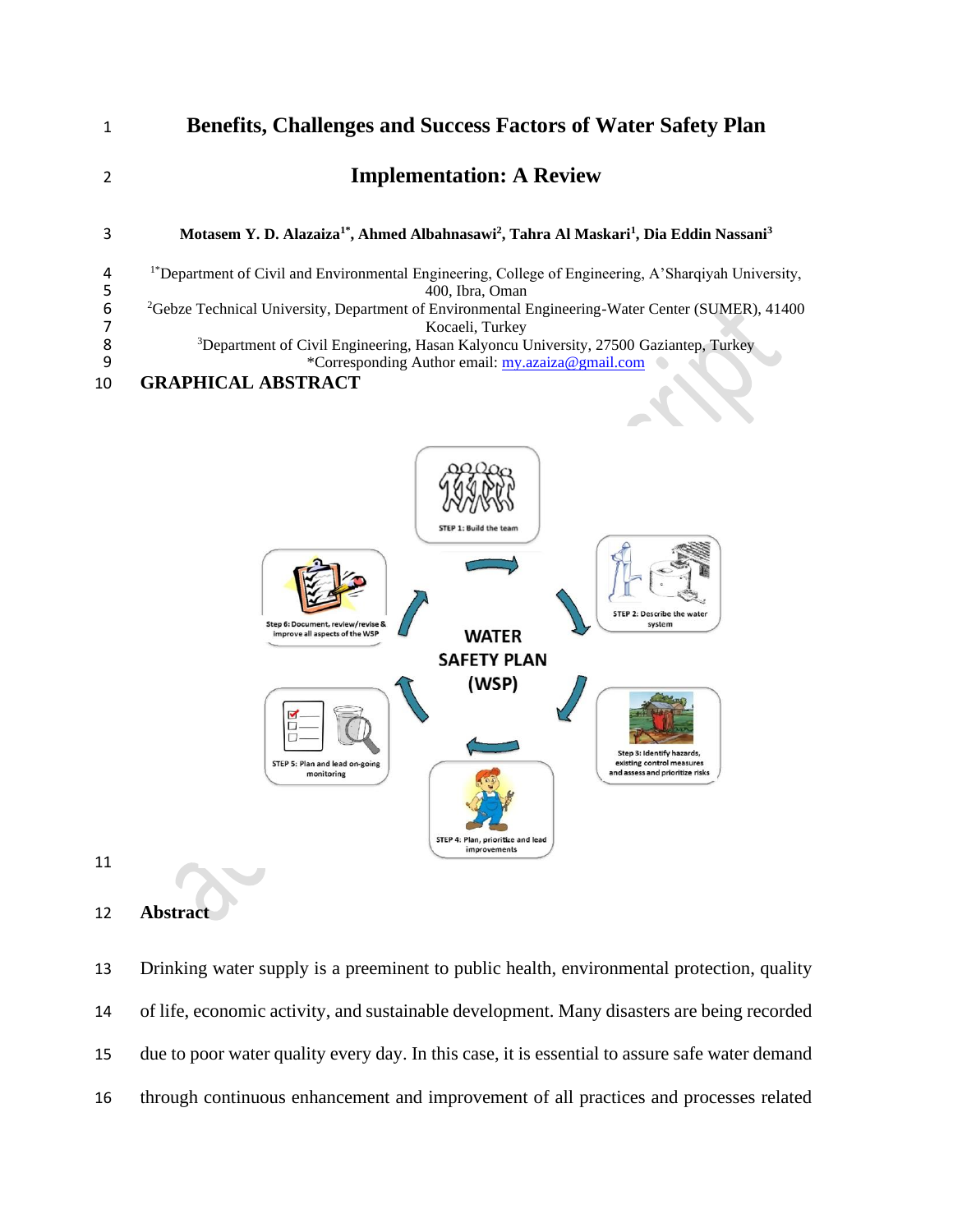to the water supply. The Water Safety Plan (WSP) concept has become a globally recognized and accepted approach to drinking water supply management and operation. This study aims at reviewing the WSP as a risk management approach and the implementation status around the world. In addition, the four success factors of WSP implementation are discussed. The benefits, difficulties, as well as recommendation from recent studies that implemented WSP is presented. The benefits include Improved operational efficiency, improved water quality, reduced consumers, reduced production cost and reduced potential hazardous incidents. However, the main difficulties for effective WSP implementation were lack of staff training, insufficient time and fund were the main challenges. According to a literature scan, the water utilities in Arab gulf region countries do not implement WSP, thus, the author encourages water utilities in these countries to conduct WSP to improve water quality management.

**Keywords**: Water safety plan; water consumption; risk management; public health

**1. Introduction**

 Water consumption throughout the world has increased six times in the last 100 years and continuously grow as ecosystems economic growth, health, and food security all need water resources (Baum & Bartram, 2018; WHO, 2007) Water supply is important to the quality of life, public health, environmental protection, sustainable development, and economic activity. Generally, water supply service is provided by natural resources monitored by authorities which should conform to principles such as continuity, universally, equity in pricing, efficiency and adequacy in quality and quantity (Herschan et al., 2020; Roeger & Tavares, 2018).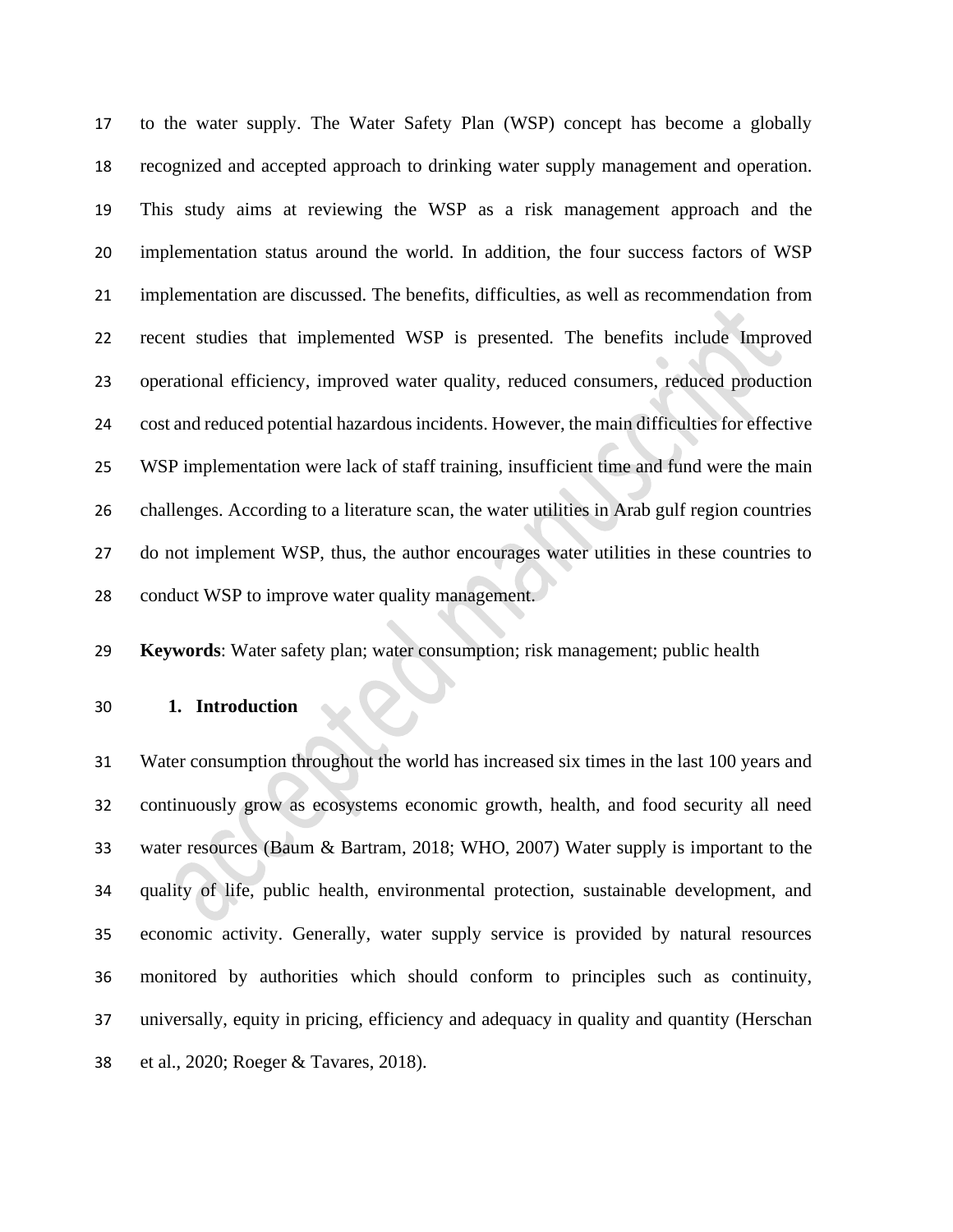Water quality is an essential factor to determine the agreement of water resources for the need's requirements (Ferrero et al., 2019; Serio et al., 2021) The water quality can be affected by many factors such as climatic, biological factors, geomorphological, geochemical as well as y anthropogenic influences. To prevent water-borne diseases such as leptospirosis, intestinal nematode and cholera infections, access to adequate sanitation and safe drinking water is inevitable (Bakir, 2020).

 Water quality management is an essential issues of natural resources administration that change back and forth between governance systems different types, ranging from protecting water resources, implementing enforcement directives, monitoring and maintaining water quality standards, and remediation water contamination (Kelly et al. 2020; WHO, 2017b) Accordingly, it is essential to take into considerations the water safety requirements when designing and operating water supply systems as well as take all effective and efficient actions to continually improve the quality of water quality (Kayser et al., 2019; Peden et al.m 2021) In many countries, the recent development of technology and increasing concerns about the environment and public health have led to great enhancement in water quality(Bartram et al., 2009).

 Among the water resource management tools, Water safety plans (WSPs) are an essential tool in water sector management (WHO, 2017a). The goal of WSP is to guarantee the quality of water resources by intergrading site-specific elements analysis, taking into consideration any potential threat of chemical, physical, microbiological, or radiological nature that may exist on the system, propose and evaluate the measures actions, and make new strategies aimed at preventing and/or reduce the risk to the level that agrees with regulatory limits(Bereskiea et al.2018; Lane et al. 2018; WHO, 2019a) Effective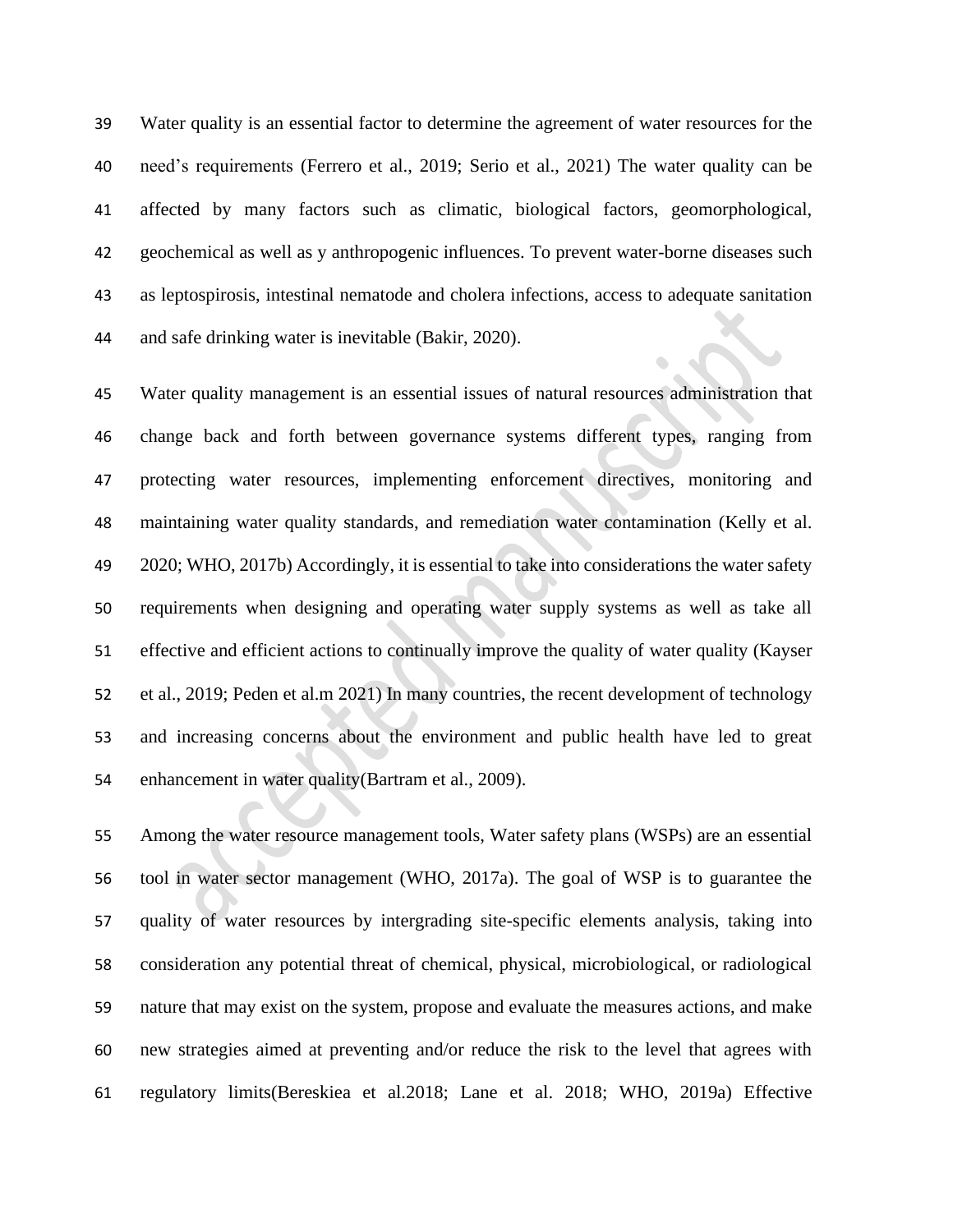application of WSP need alteration from dependence on end product water quality to the combination of risk management and water quality testing, thus, WSP can be implemented in low-resole settings (Friederichs et al, 2017). The unique aspect of WSP is flexibility, WSP implementation and impact could be seen in developed and developing countries. However, the development level and water supply availability may determine the degree of implementation(Ekwere et al. 2021; van den Berg et al. 2019). In all countries, many benefits have been observed after WSP implementation, these benefits are improved water quality, increasing knowledge, awareness, and understanding among staff as well as improving collaboration and commination among stakeholders, and improving the overall water supplies system managements (Charles et al.2020; String & Lantagne, 2016)

 WSP is a systematic and proactive risk assessment and management approach that leads to deeply understand the water supply system, identifies possible contaminant source, evaluate potential health risk, supposes possible mitigation measures, and designate effective control and monitoring systems (Oluwasanya & Carter, 2017; WHO, 2019b). The WSP approach mainly focuses on managing and control risks throughout water supply system from water source to storage, distribution network, and tab. By that, WSP support regulation to achieve health-based targets that leads to great improvement of water supply system (Pérez-Vidal et al. 2016; Serio et al., 2021).

 This paper discusses the recent deployment of WSP in a number of nations throughout the world, as well as the major elements that lead to WSP's successful implementation. Furthermore, the goal of this review is to show and debate the impact of key factors such leadership commitments, technology knowledge, governance, and integrity collaboration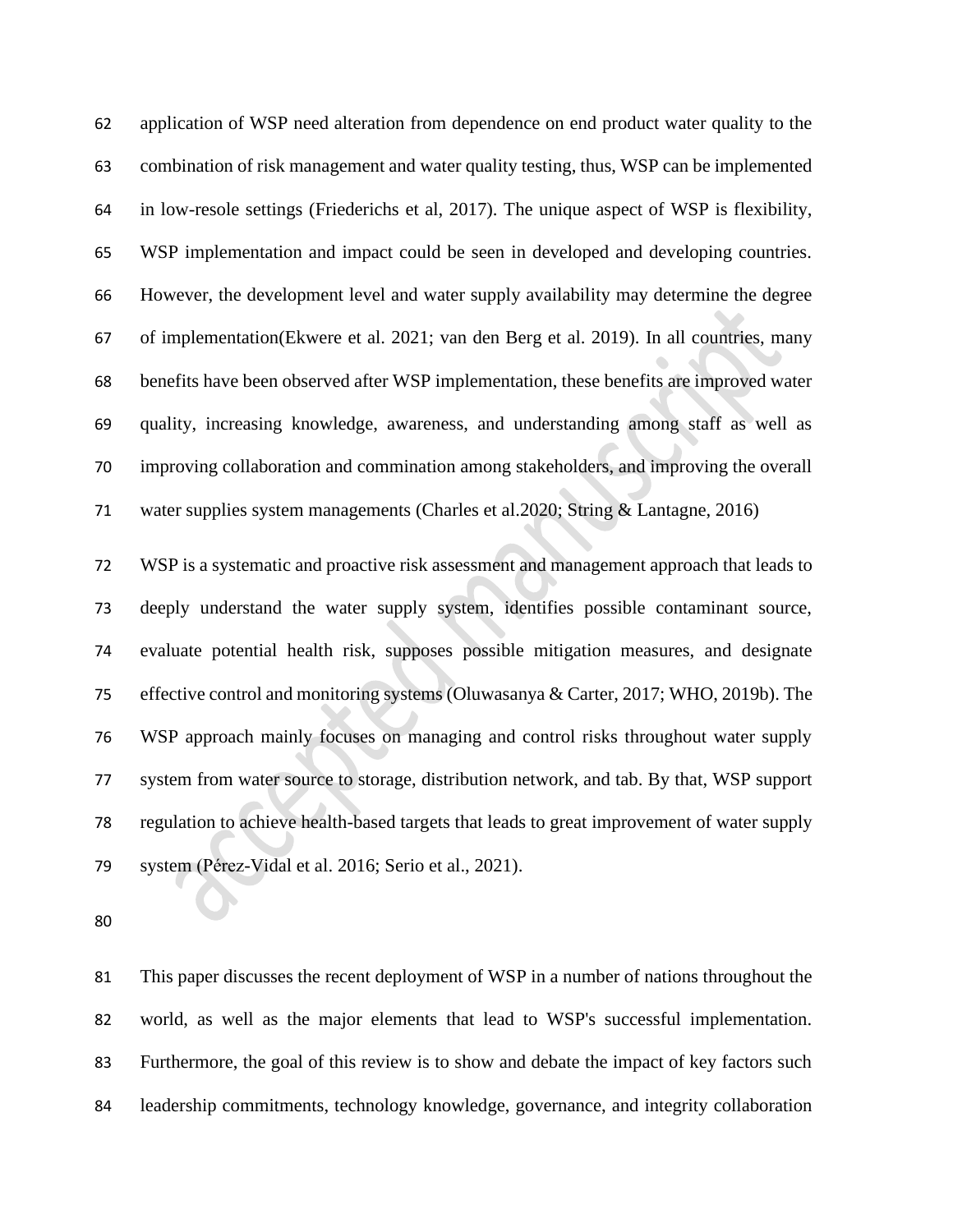on the effective implementation of WSP in small communities. The review goes in the same manner as a fellow, with section 2 providing a historical overview of water safety strategies. The next section introduces the WSP application's risk management and risk assessment strategy, as well as the advantages of employing WSP as a water quality management tool for both developed and developing countries. The fourth portion looked at the impact of WSP's major dimensions.. The fifth section examines the benefits and problems of WSP, as well as the necessity for WSP in Gulf countries and the advice for WSP implementation water management plans.

### **2. Background**

 Ensure the water quality from a public water distribution system is a key component of public health and environmental policies (Bross, Bäumer, Voggenreiter, Wienand, & Fekete, 2021). Until the 1920s, the quality of drinking water was mainly determined by its organoleptic properties. Nevertheless, parametric rules were applied to guarantee water intended for public consumption owing to the intrinsic unreliability of this process. Technical and legal means ensuring the disinfection of water in public supply systems have been developed in this context. On a large scale, the control of diseases caused by microbiological contamination transmitted through water has been improved (Manuel et al. 2005).

 The first International Standards for Drinking Water, dedicated specifically to the quality of water for public consumption, are published by the World Health Organization (WHO) in 1958. The three volumes of the first edition of the Guidelines for Drinking Water Quality (GDWQ) were published in the 1980s: Vol 1 - Recommendations; Vol 2 - Health criteria and other supporting information; and Vol 3 - Surveillance and control of community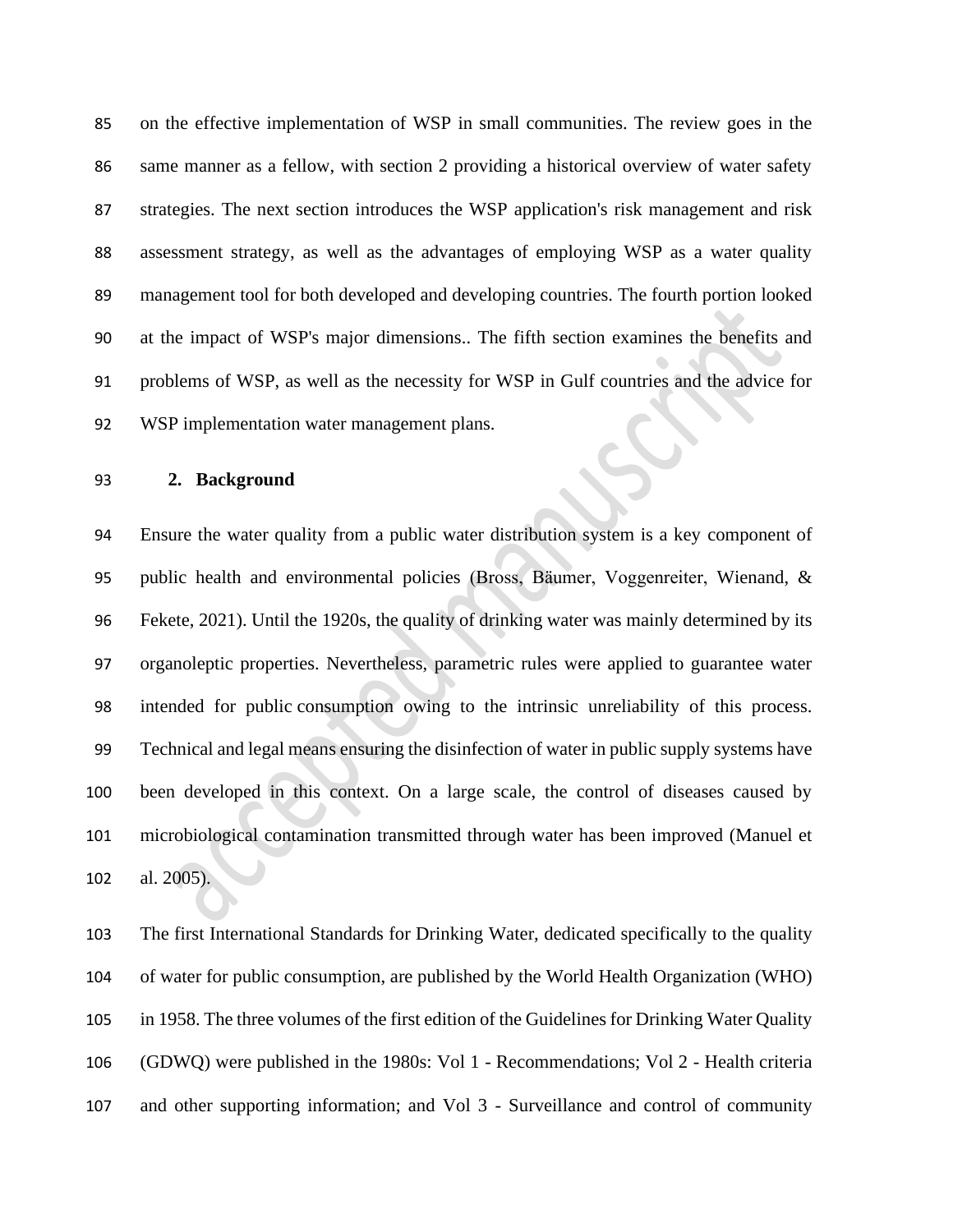supplies. This method was a game-changer in public health protection because it allowed for the evaluation of health risks posed by chemicals, microorganisms, and radionuclides. Moreover, in many countries, this method served as the foundation for establishing public policies and regulatory procedures, and it continues to serve as the foundation for water quality control for human consumption in the majority of them.

 The WSP established by WHO in 2004 (Gorchev & Ozolins, 2004), which were later transposed to the regulatory level, thus include combined prevention and control system based on site-specific risk analysis that extends to the entire hydro-drinking chain, which represents a critical step toward improving water quality to protect human health. In 2009, the WHO published a manual that describes the step-by-step WSP procedure (Bartram et al., 2009).

 The WSP was recently incorporated into European Directive 2015/1787 (European Commission, 2015), which governs the quality of water intended for human consumption. Appropriate WSP implementation thus provides an important opportunity to engage in and encourage preventive risk management within water utilities (Summerill et al. 2010). For these reasons, several countries have decided to introduce the WSP on their own water regulation. WSPs are currently being implemented to different degrees in 93 countries worldwide, with 30% of countries in an early implementation stage; 46 countries report having policy/regulatory instruments that promote or require WSPs, and another 23 countries are developing such instruments (WHO, 2017c), for example, in France (Setty et al., 2018), China (Kayser et al., 2019; Li et al., 2020), Germany (Schmiege et al. 2020), Portugal (Roeger & Tavares, 2018, 2020), India (String et al. 2020), Chile(Page et al., 2020), and Italy (Collivignarelli et al. 2018; Muoio et al., 2020).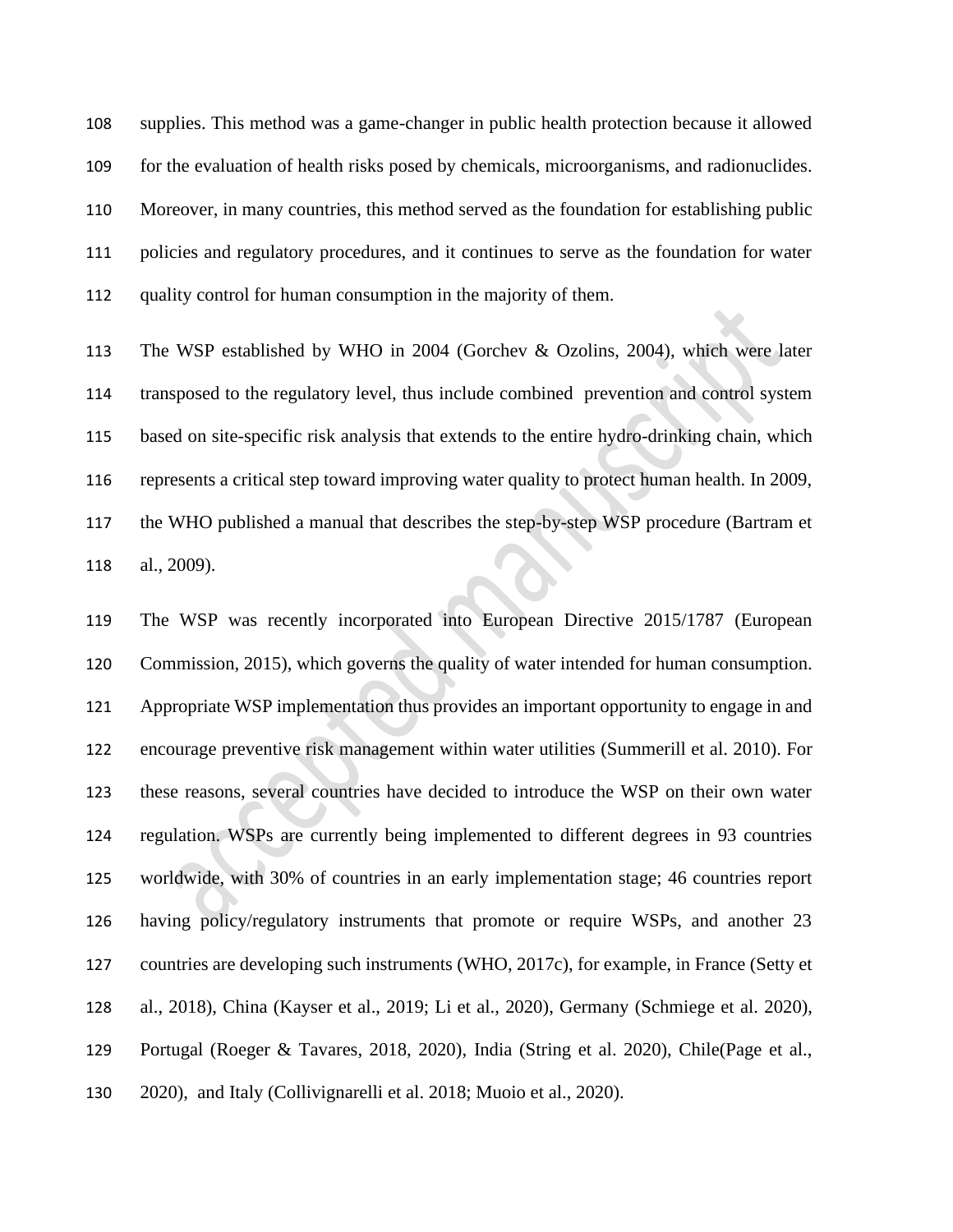WSPs are a systematic approach to managing drinking water safety that use a multi-barrier methodology across the entire water supply chain, from catchment to consumer. (Davison et al. 2005). The goal of WSPs is to protect public health by preventing water supply pollution, preventing risk in the water supply system, and taking steps to prevent recontamination during drinking water distribution and storage. (Narayan et al., 2021).One of the main characteristic that differentiate WSPs from other drinking water safety management tools is their concentrate on preventing the occurrence of hazards instead of trying to suppress risks and minimizing their negative effects (Aghaei et al., 2017). Furthermore, because there is no strict technique that dictates how these systems should be implemented, WSP can be implemented to a wide range of water utilities, regardless of degree of complexity, their location, or production capacity. WSPs has been established according to hazard analysis and critical control points (HACCP). As shows in Figure 1, a six-step approach is used to create WSPs: (1) assembling a team; (2) system analysis; (3) operational monitoring; (4) management and communication; (5) review, approval, and audit; and (6) assessing experience and future needs. Preparation; system description; risk assessment; identification of hazards and determination of corrective actions; monitoring and verification; and revision are all essential management components in both HACCP and WSPs (Bartram et al., 2009).

| Preparation              | Model 1. | Assemble the WSP team                                             |
|--------------------------|----------|-------------------------------------------------------------------|
| <b>System Assessment</b> | Model 2. | Describe the water supply system                                  |
|                          | Model 3. | Identify hazards and hazardous events and assess the risks        |
|                          | Model 4. | Determine and validate control measures, reassess, and prioritize |
|                          |          | the risks.                                                        |
|                          |          |                                                                   |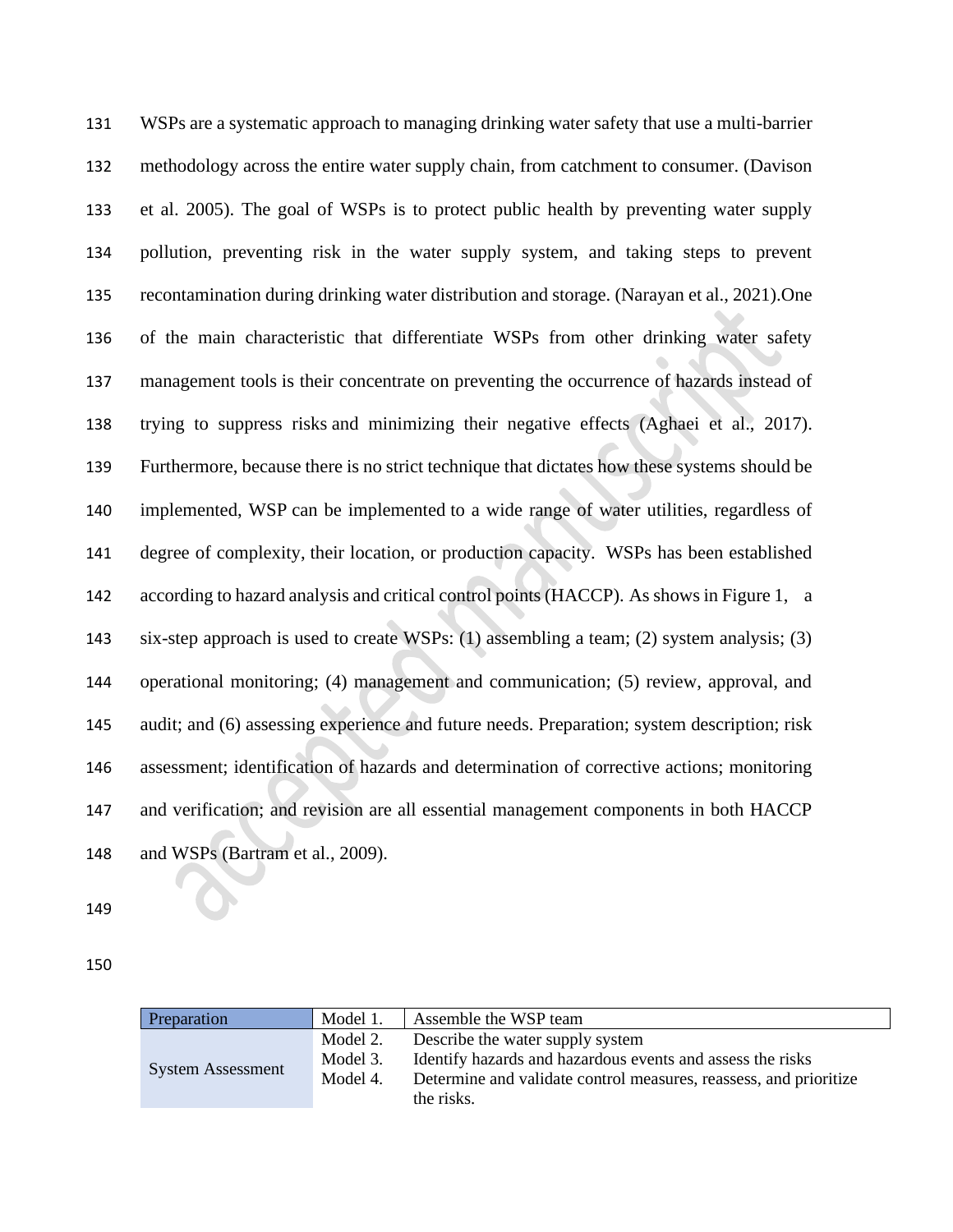|                             |                | Model 5.  | Develop, implement, and maintain an improvement/upgrade plan. |
|-----------------------------|----------------|-----------|---------------------------------------------------------------|
| <b>Operation Monitoring</b> |                | Model 6.  | Define monitoring of the control measures                     |
|                             |                | Model 7.  | Verify the effeteness of the WSP                              |
|                             | Management and | Model 8.  | Prepare management procedures                                 |
|                             | Communication  | Model 9.  | Develop supporting programs                                   |
|                             | Feedback and   | Model 10. | Plane and carry out periodic review of the WSP                |
|                             | improvement    | Model 11. | Revise the WSP following an incident                          |

```
151
```
Figure 1 : The main steps of WSP (Bartram et al., 2009).

# **3. Risk management and risk assessment in water safety plan**

 Risk management is an important function in the utility sector. A crucial requirement is the effort to identify and analyze risk, as well as to plan and implement preventive actions to improve risk control (Roeger & Tavares, 2018). If the purpose of risk management in the water supply sector is to ensure water safety, therefore understanding the concept of water safety in connection to the goals that underpin water safety planning becomes critical. The first section discusses the concepts and purposes of water safety plans, while the second and third sections look at existing literature on WSPs in developed and developing countries.

3.1. Water safety: concepts and goals

 Since 2004, the WHOhas advocated theWSP methodology, which attempts to improve the safety of drinking water supplies. WSPs are currently utilized all around the world and are legally mandated in several countries (Gunnarsdottir et al. 2012).

 Gunnarsdottir et al. (2012) conducted a study using comprehensive surveillance data, to examine the impact of WSP implementation on regulatory compliance, microbiological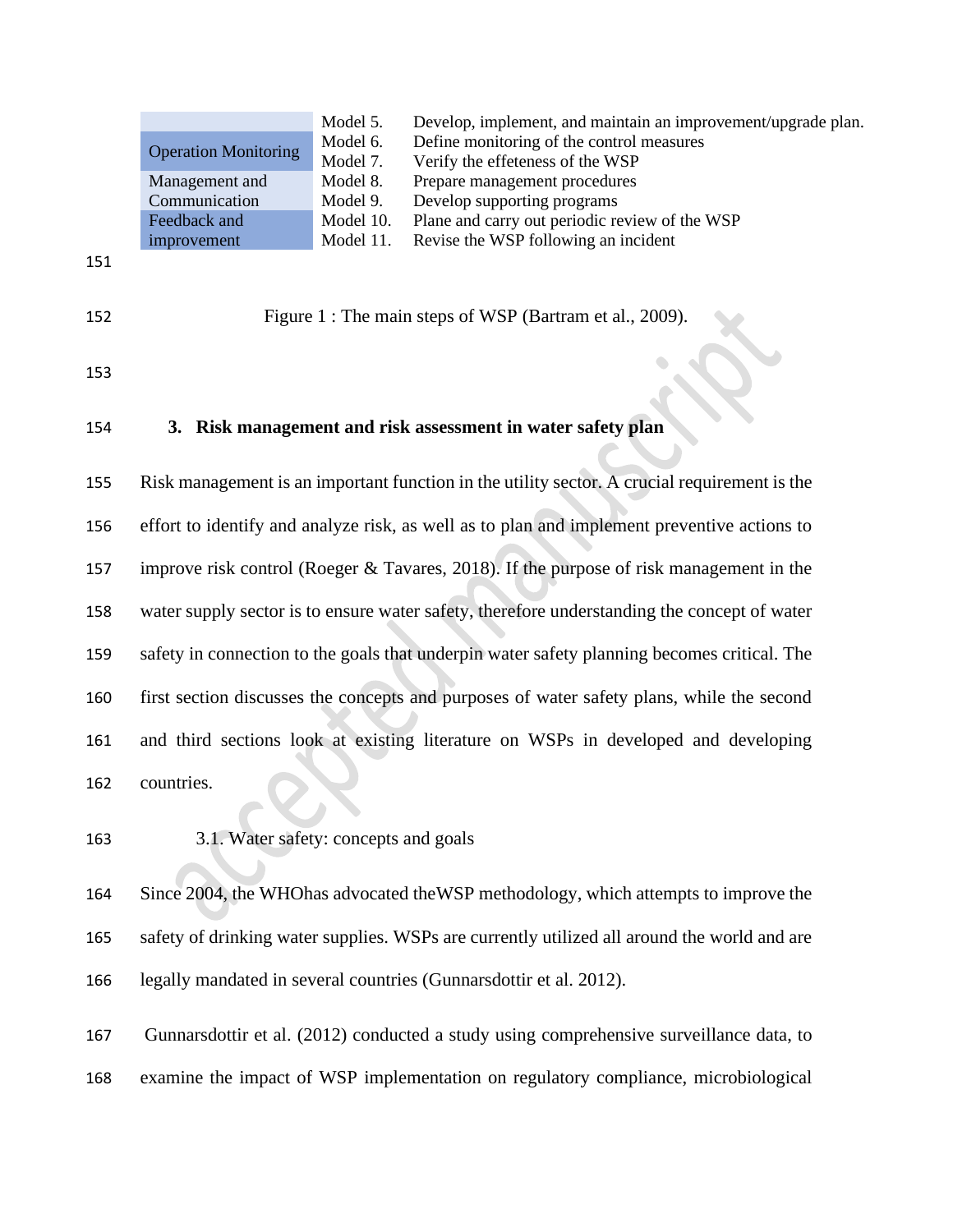water quality, and the incidence of clinical cases of diarrhea. The results indicate that where a WSP was implemented, there was a significant decrease in the incidence of diarrhea, and 171 the results also show that the population where a WSP was implemented is 14 percent less likely to develop clinical episodes of diarrhea. Goodwin, et al. (2015), analyzed the possibility of transforming the WSP into a water reuse strategy. Also specifically discusses the need to establish an overarching risk management framework to locate a Water Reuse Safety Plan (WRSP) approach alongside (and adapted from) the Framework for Safe Drinking Water (FSDW). The findings emphasize the need for risk management reflecting on and facilitating the inclusion of larger contexts and objectives for water reuse schemes.

 A recent study conducted by Tsitsifli and Tsoukalas (2021) reviewed the status of the risk assessment tool of Water Safety Plans implementation around the world and outlined the benefits and challenges encountered during the process. The results show that the benefits of Water Safety Plans implementation include improved water quality, increased operating efficiency, fewer complaints from customers, lower production costs, and fewer potentially hazardous situations. In addition, there are several critical success aspects of Water safety plan implementation as financial and human resources, staff training, effective identification of essential control points, accurate estimation of the occurrence and severity of hazards, effective coordination, and efficient monitoring

3.2. Water safety plans: the state of the art in developed countries

 In 2013, a study conducted by Hubbard et al. (Hubbard et al. (2013) to investigate the experiences of five Latin American nations throughout the implementation of the WSP. The findings show that WSP adoption is more common than previously thought. In addition, the WHO Guidelines for Drinking-Water Quality are widely utilized as a model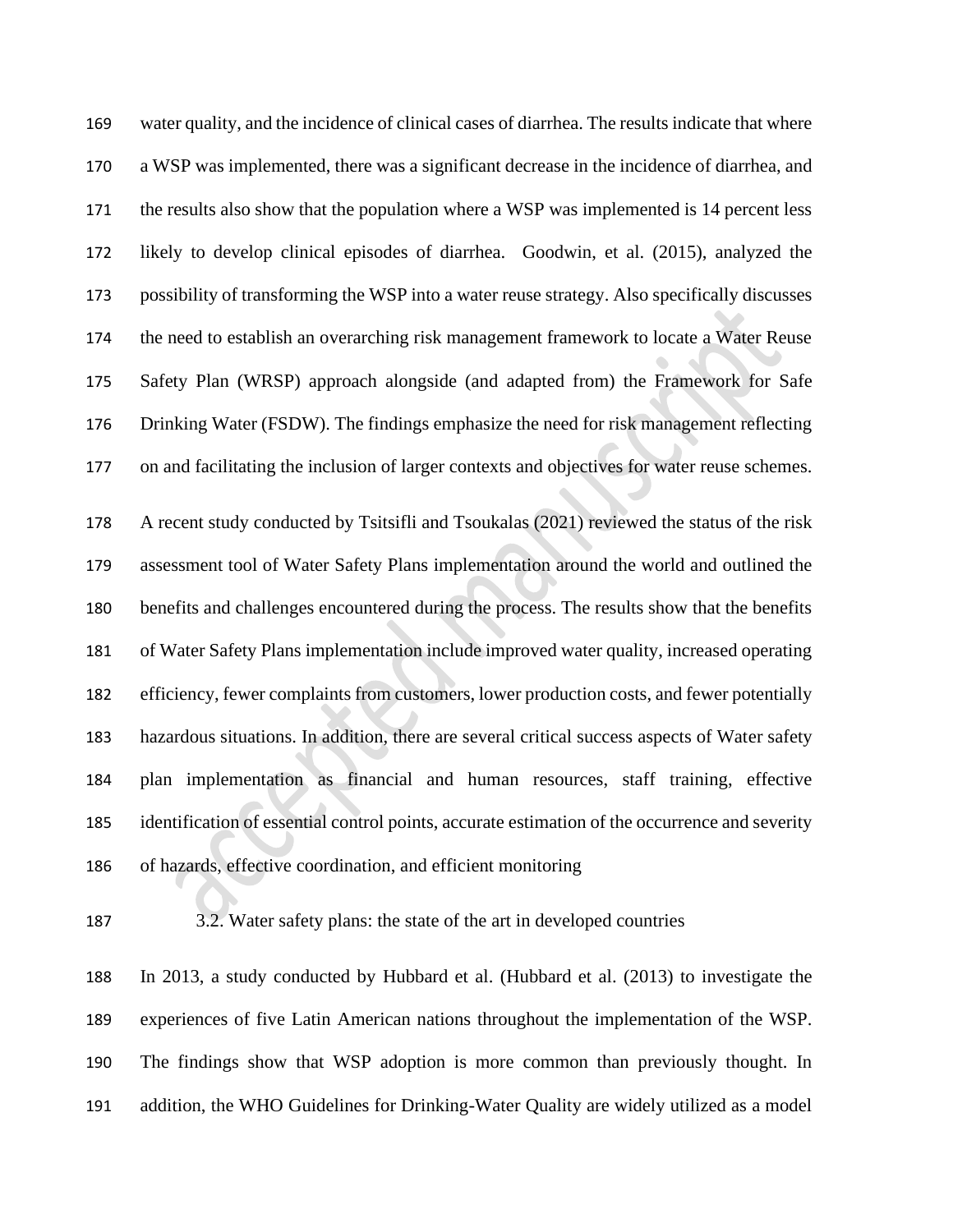for country-level drinking-water legislation, according to respondents, resulting in widespread adoption of the WSP methodology.

 A study conducted by (Perrier et al. (2014) explores the barriers and bridges in the context of early Drinking water safety plan (DSWP) adoption in small towns across rural Alberta, Canada as seen through the views of small system operators. The findings indicate a variety of challenges connected with relationships between decision-making bodies, regulatory authorities, and water operators, all of which have the ability to assist or hinder DWSP adoption. Findings also show that a DWSP can serve as a bridge, offering a much-needed tool to enhance communication regarding water supplies and support and manage relationships amongst stakeholders.

 Setty et al. (2018) conducted a study to investigate the potential value of many operational performance indicators utilized for a WSP at a drinking water company in southwestern France. The results showed a considerable reduction in the duration of low-chlorine events at one manufacturing plant, as well as a large reduction in customer complaints about water quality. A study conducted by Gunnarsdottir et al. (2020) to assess the impact of implementing enhanced contemporary pathogen and microbial indicator detection techniques developed in the EU FP7 Aquavalens project on drinking water safety and WSP plan management. Data on water safety risk factors were collected via a questionnaire aimed at determining risk factors and the stage of implementation of Water Safety Plans, as well as site-specific surveys known as Sanitary Site Inspection, for five large water supplies in Denmark, Germany, Spain, and the United Kingdom, and fifteen small water supplies in Scotland, Portugal, and Serbia. The results showed that some of the techniques when implemented as part of water safety management, could detect quickly the most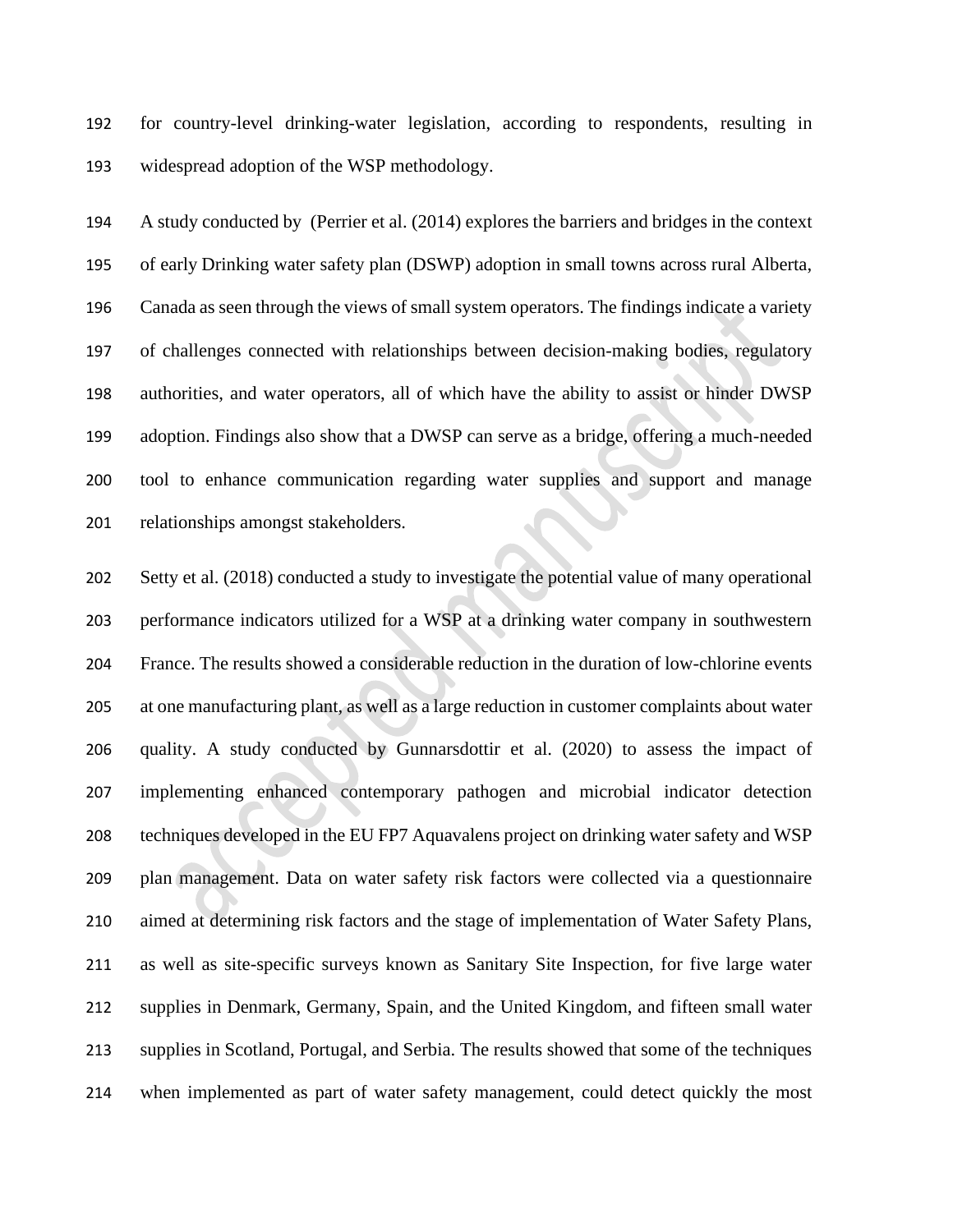common waterborne pathogens and fecal pollution indicators and thus have a high early warning potential. Also, can improve water safety for consumers, can validate whether mitigation methods are working as intended, and can confirm the quality of the water at 218 the source and at the tap.

 A recent study conducted by Serio et al. (2021) in in Salento (South Italy) to implement the Water Safety Plan in three businesses in Salento, in the province of Lecce. The case studies confirmed the model's applicability even to tiny drinking-water systems, despite the fact that it required more effort in studying the incoming water, the local intended use, and the possibilities for controlling the containment of the risks to which it is exposed.

## 3.3. Water safety plans: the state of the art in developing countries

 A study was conducted by Alazaiza and Moghier (2013) to develop a Gaza Strip Water Safety Plan by assessing the water delivery infrastructure from desalination plants to taps 227 and identifying the hazards that could be introduced at each stage (source, distribution, and storage). The results showed that the WSP was not used in the Strip, where a lot of procedures were required to ensure the safety of drinking water. In addition, the main hazardous incidents in the desalination water distribution system occurred in the system delivery trucks and residential tanks during the second and final stages. The authors suggested that it is critical to monitor and follow up on these desalination plants in order to ensure that they are complying with the conditions and terms of water quality.

 Kanyesigye et al. (2019) studied the status of WSP in Uganda, which was one of the first African countries to design and operate a WSP, with the first WSP dating back to 2002. The result of their study showed that, over the last 15 years, the development of the 20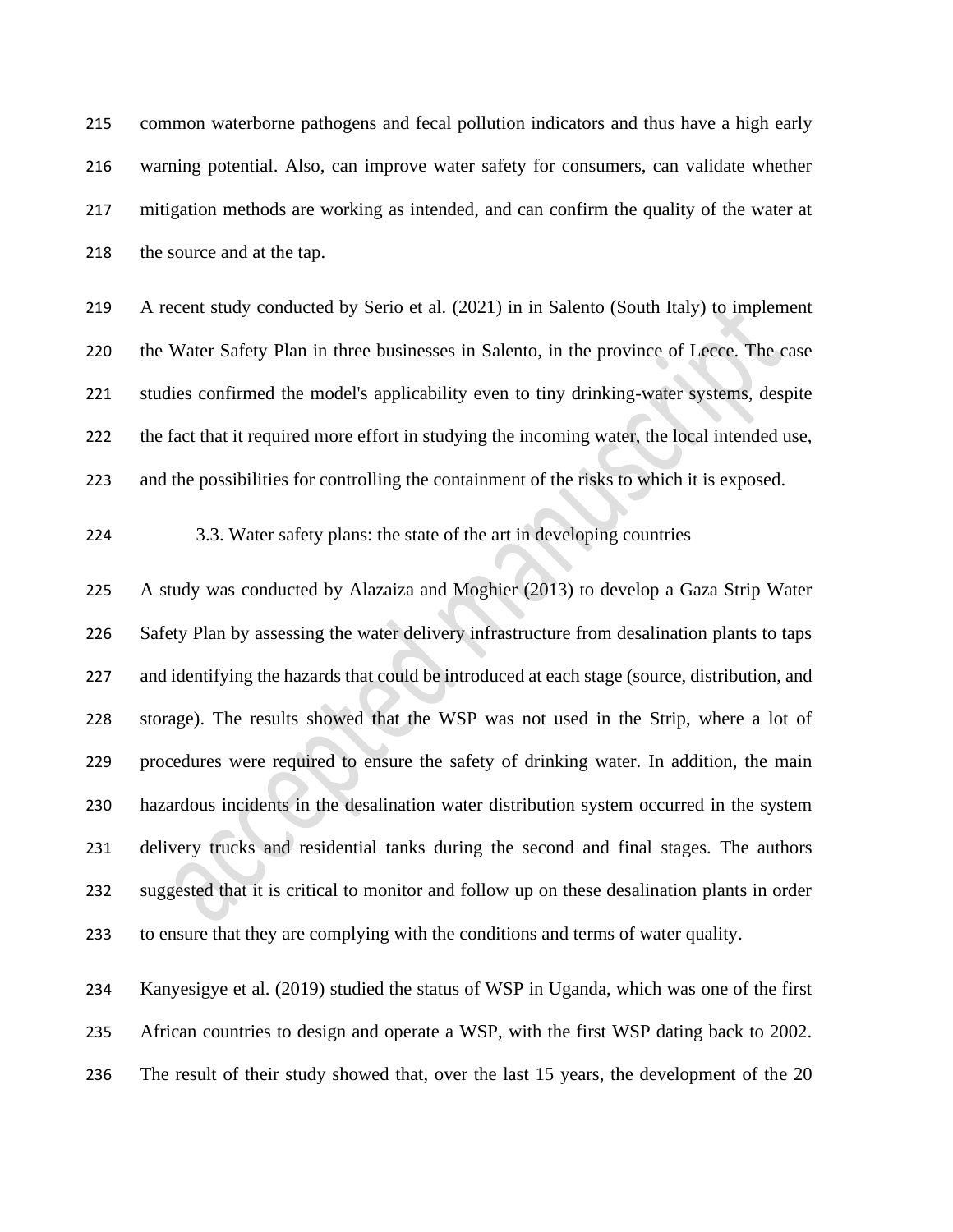WSPs has been mostly incomplete and different. In addition, the majority of WSPs concentrated on system evaluation and improvement but left out WSP monitoring, verification, and administration. The authors concluded that inadequate training, erroneous perceptions, team composition and deployment, and the inability to evaluate WSP efficacy were highlighted as the key barriers to WSP adoption. On the other hand, public health responsibility, management commitment, financial availability, solid customer relations, and dependable laboratories were the most important enabling factors of WSP implementation.

 Razmju et al. (2019) studied the weak points in the Iran, Semnan water supply system based on WSP. The water safety plan quality assurance tool (WSP QA tool) software was used to assess the water safety plan's weaknesses and progress. The results of their study show that the most hazardous events were recognized as old infrastructure, old pipes, and, as a result, pressure loss at the site of usage. Since the Semnan water supply is groundwater, the authors believe that by focusing more on other areas such as basins, transmission and distribution lines, and points of consumption, as well as fully implementing the water safety program in this system, more favorable results and coordination rates can be obtained.

 Abuzerr et al. (2020) conducted a study in the Gaza strip, to study health-related hazardous incidents in order to determine the optimal risk-reduction solutions in the Gaza Strip's drinking water supply. The goal was to conduct additional tests on the chlorine residual, nitrate concentration, and electrical conductivity in 109 small-scale water desalination plants, 197 tanker trucks, 109 water wells, and 384 residences spread throughout five governorates in Gaza. The results of their study showed that the chlorine residual amounts observed on average were lower than the prescribed national and international limits.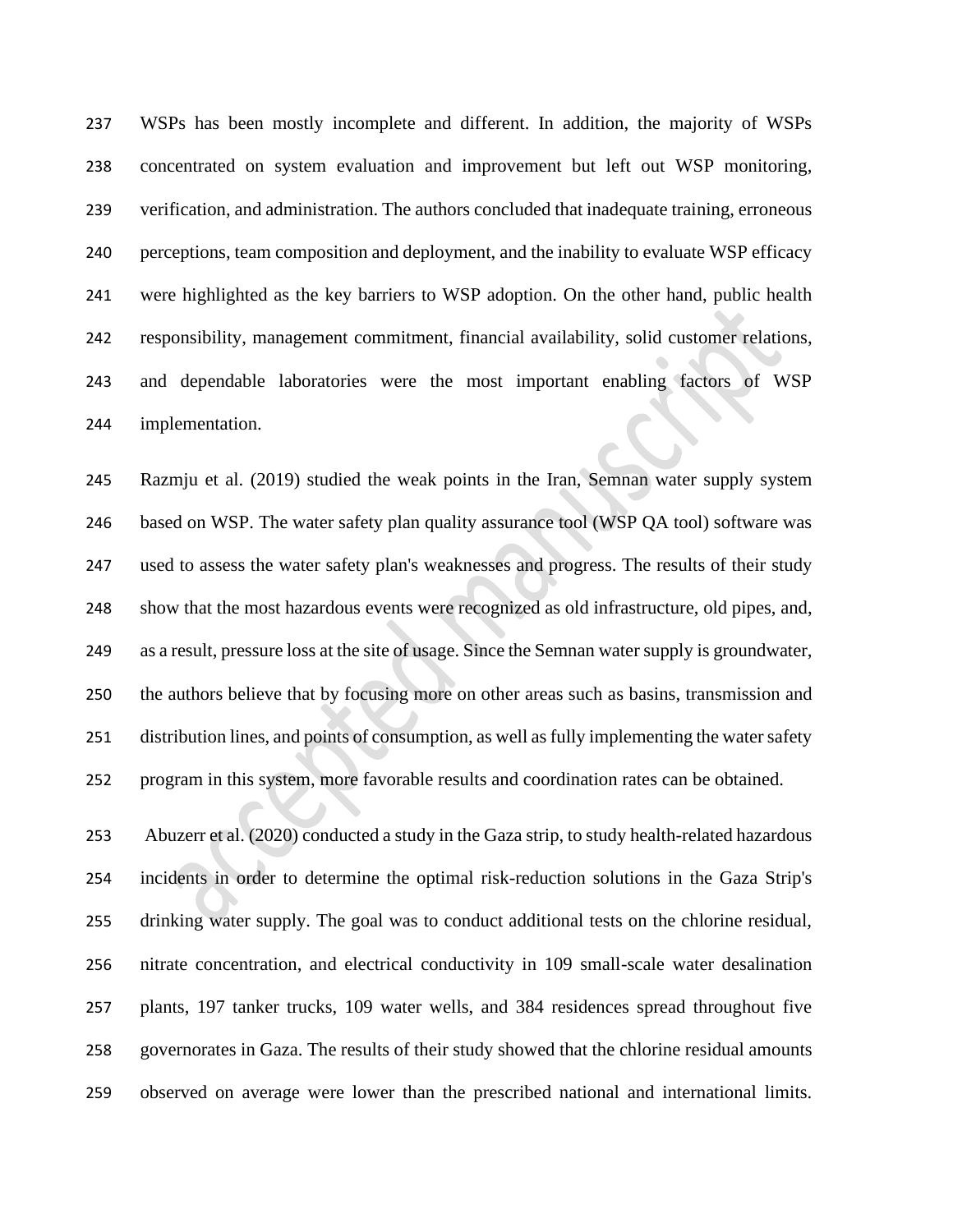Furthermore, none of the water samples fulfilled the necessary requirements, indicating that the groundwater in Gaza is unfit for human consumption. Furthermore, the study discovered a higher level of electrical conductivity in desalinated water in desalination facilities compared to desalinated water in households. The authors recommend that more efforts be made, and more control mechanisms are used to limit the danger of hazardous occurrences on drinking water supply systems and to supply safe drinking water to the 266 population in accordance with Palestinian water authority requirements.

 A study was conducted by Bazgir et al. (2020) to assess the risk of the Tahm dam on Zanjan City's drinking water supply and distribution systems by executing WSP in 2019. The results of the risk assessment revealed that the three most prominent dangers of the analyzed water supply systems were rural sewage discharge in the catchment region, inadequate consumer understanding, and old pipes and aging water infrastructure. In 272 addition, the authors suggested that more attention should be made to the weaknesses and strengths based on the risk assessment of the findings of this water system in the catchment region and the endpoint of usage.

 A study conducted by Herschan et al. (2020) in Low- and Middle-Income Countries to identify the factors that contribute to a WSP's performance. The results showed that the most three essential success variables identified were technical capacity building, community engagement, and monitoring and verification. I addition, Factors specific to small drinking water supplies in Low-Middle Income Countries include support from non- government organizations, integration into existing water sanitation and hygiene (WASH) programs, simplicity, and community engagement. Moreover, the study highlights the need for further data collection and research focused on success factors in these settings.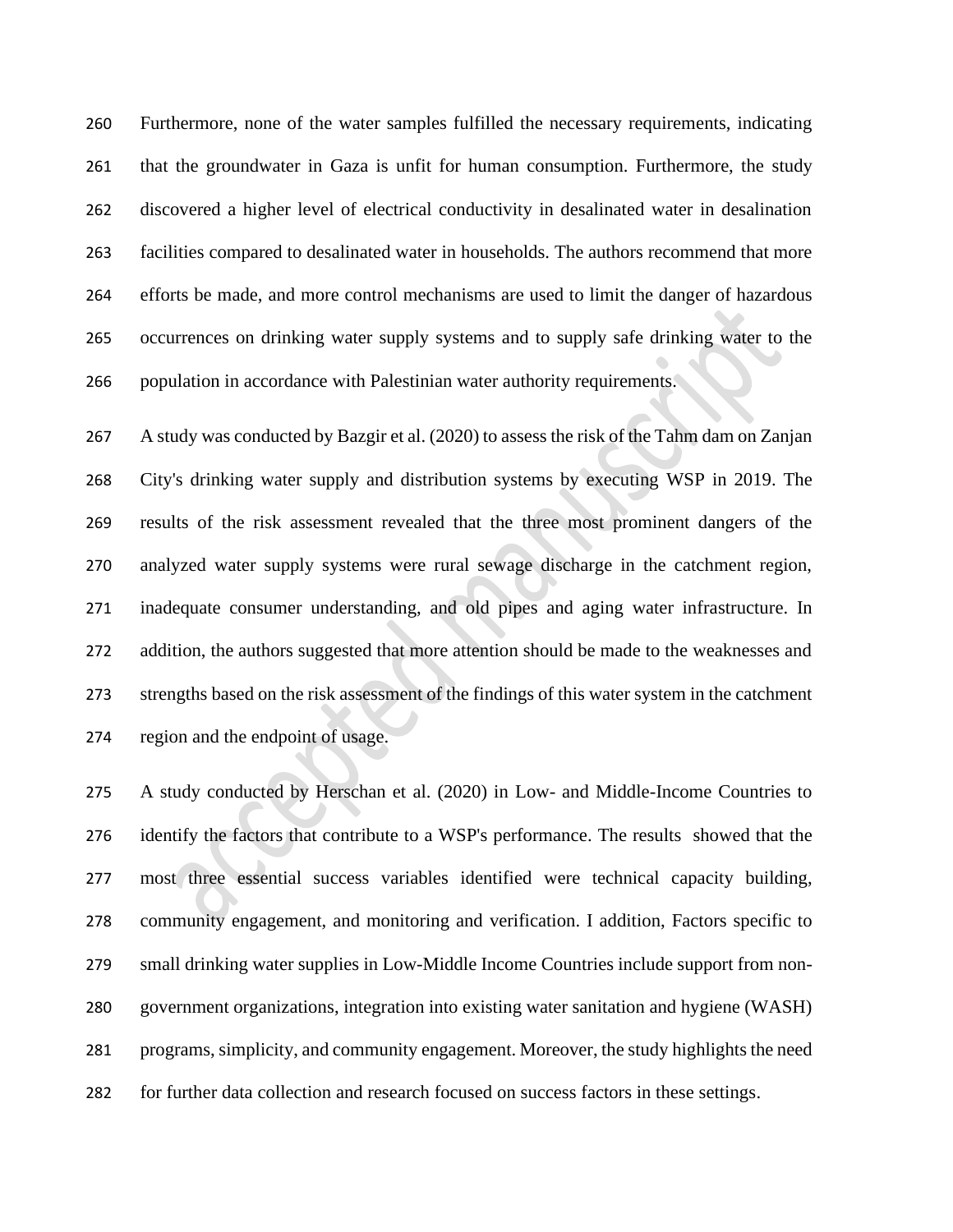#### 4 **Key dimensions of water safety planning**

 Management and stakeholder engagement are two essential aspects of WSP. As organizational culture is defined as the experiences, attitudes, norms, values, and beliefs shared by the organization members, the operation of the organization to promote or retard the adoption of new tasks is affected by stakeholders and managing knowledge (Schein, 2010; C Summerill et al., 2010). This section discusses how the WSP four dimensions; leadership commitment, technical knowledge, governance and integrity collaboration may affect the successful implementation of WSP.

 Strong leadership commitment is an essential key for successful WSP implementation by water management bodies. The importance of senior management engagement and involvement for the success of WSP was reported by a study by Summerill et al (Corinna et al.2010)which presented the effect of organizational culture. The study found that organizational culture had some weaknesses although internal commitment to risk management was observed. Those weaknesses hindered the achievement of full application of WSP. Some organizational cultural characteristics such as camaraderie, customer service mentality, proactive leadership, transparency, competent human resource, and accountability support the overall process. Other organization culture traits such as miscommunication, interest or reward, lack of flexibility and knowledge, and coercion hindered the implication of WSP. The study concluded that considering the effect of organizational culture on the WSP adaptation is essential towards a sustainable practice of WSP.

 Barriers between management and workers result in a breakdown in relationships and communication and directly affect the WSP. The success of WSP is related to dependence,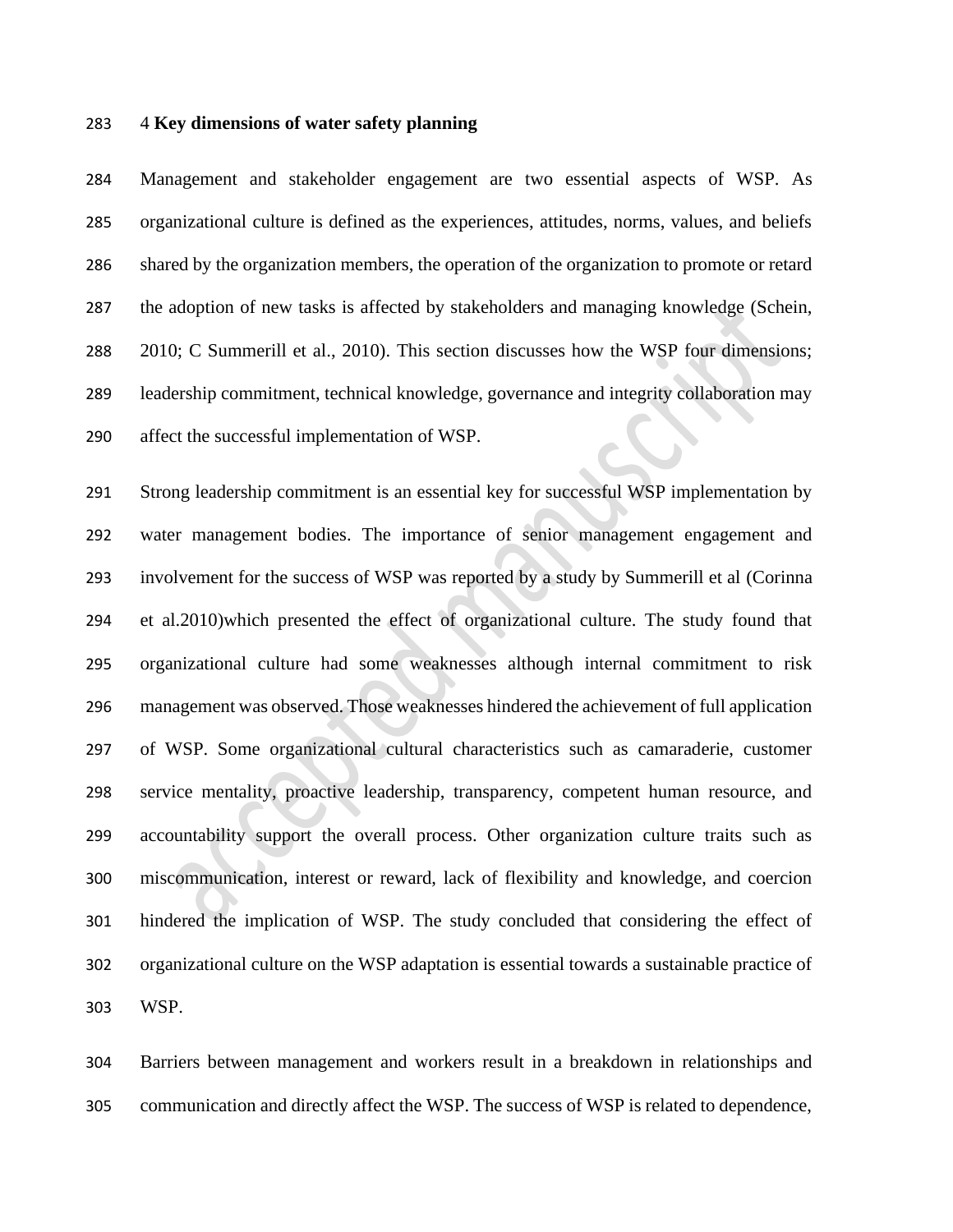trust and identification with managers. In WSP projects, when workers lost belief in themself and their value and usefulness as a result of the gap between managers and workers (low level of internalization), the failure in project implementation appears. Thus, the internationalization management commitment is essential for the team as well as WSP successful implementation (Kostova & Roth, 2002).

 Thiel(2015) revised 5 case studies from the United States of America and conclude that the shape of water governance is highly affected by the internal dynamic. In addition, Amendment of institutional arrangements over time to react with the changing awareness and understanding forming public attitudes and performance(Schlager & Blomquist, 2008). Thus, WSP in countries where their character is not shaped, highly depend on the strong political component. Changing the political system may fail, therefore, governments are often play it safe, choose not to change the present situation rather than conduction something new that could bring an unaccountable risk.

 Several studies highlighted the importance of external communication which can understand by the terms of end-users The traditional belief stated that external communication is conducted between management bodies and drinking water end users, but in realty the external communication covers a wide range of agencies and stakeholders (Ferrero et al. 2018). Similarly, Kot et al.(2015) stated that public readiness can be translated to resource, leadership, and awareness and widespread knowledge about safe drinking water is essential for WSP implementation. To conclude, leadership commitments promote external communication in the organization and enhance internal communication, resulting in improvement of stakeholder's engagements and fulfillments. In addition, a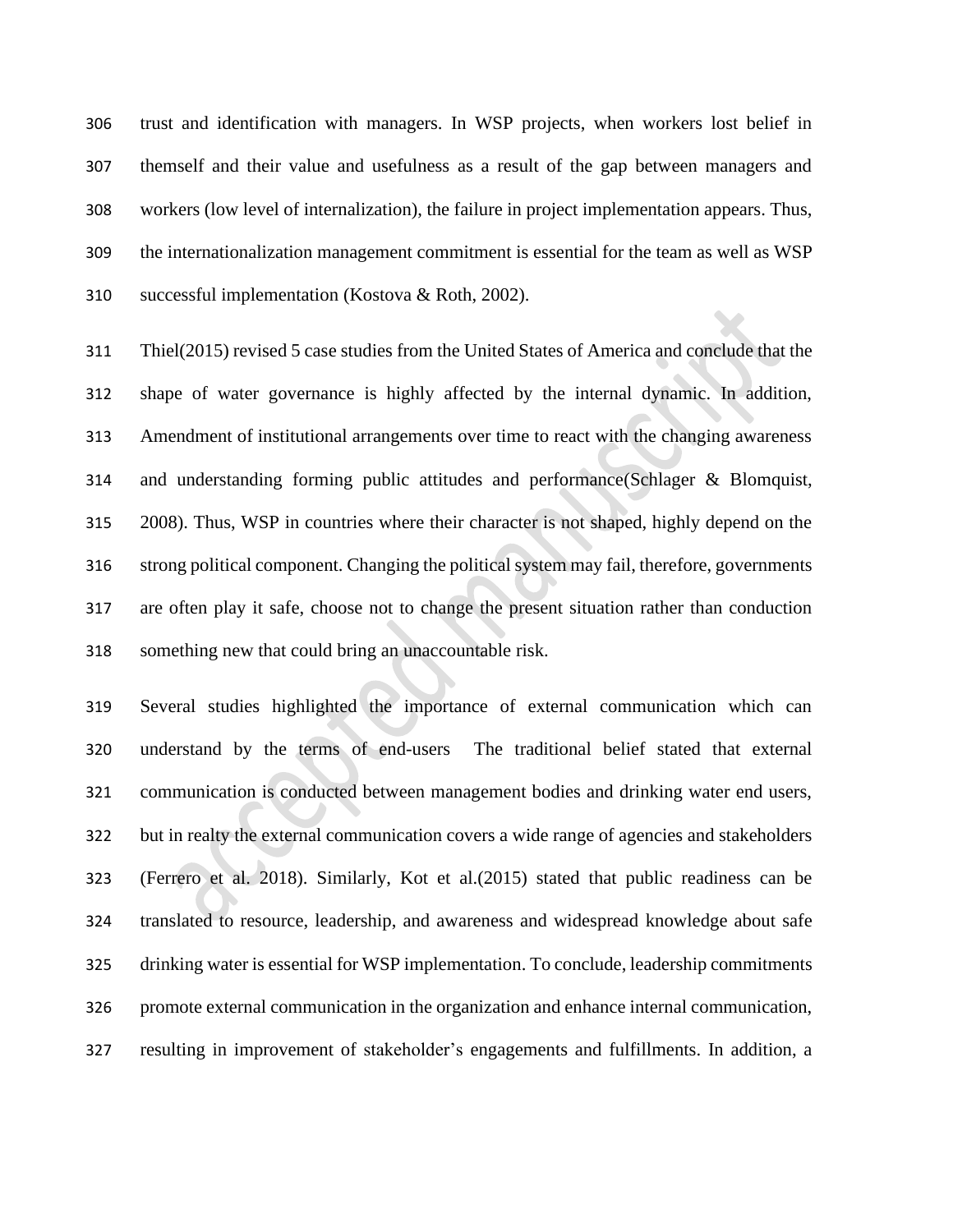serious commitment of management bodies and involvement of stakeholders is essential for successful WSP implementation.

 The WSP implementation process depends on effective collaboration, thus interagency collaboration is considered challenge and opportunity for water utilities (Bartram et al., 2009). Jalba et al. (2010)) come up with an emergency management structure depend on cooperation between public health sector agencies and public water supply agencies, as part of risk management. The authors establish qualitative research to determine the aspects that affect the effective interagency relationship. They identify six critical elements of institutional relations which include communication, creativity, training, confidence, exchange of experience, and regulation. All six aspects are essential for effective institutional relations. Breakdown in one aspect might lead to failure in a future event. For instance, do not share experiences can cause delays in investigation and possibly compromise the solution.

 Enhancements in water governance are methods to ensure the water supply quality for human consumption. Availability of safe water may be improved when certain governance challenges are discussed: enforcement and monitoring of water quality regulations, interagency collaboration between countries and ministries that relate to drinking water services, and technical knowledge to enhance water supply system managements ( Kayser et al. 2015). Implementation of WSP has many benefits for the governance level as it enhances document management.

 Many enhancements in technical knowledge can be achieved during and /or after WSP implantation. For example, WSP assures the provision of safe water while also improving security in terms of water quality assurance and public health protection. Moreover, WSP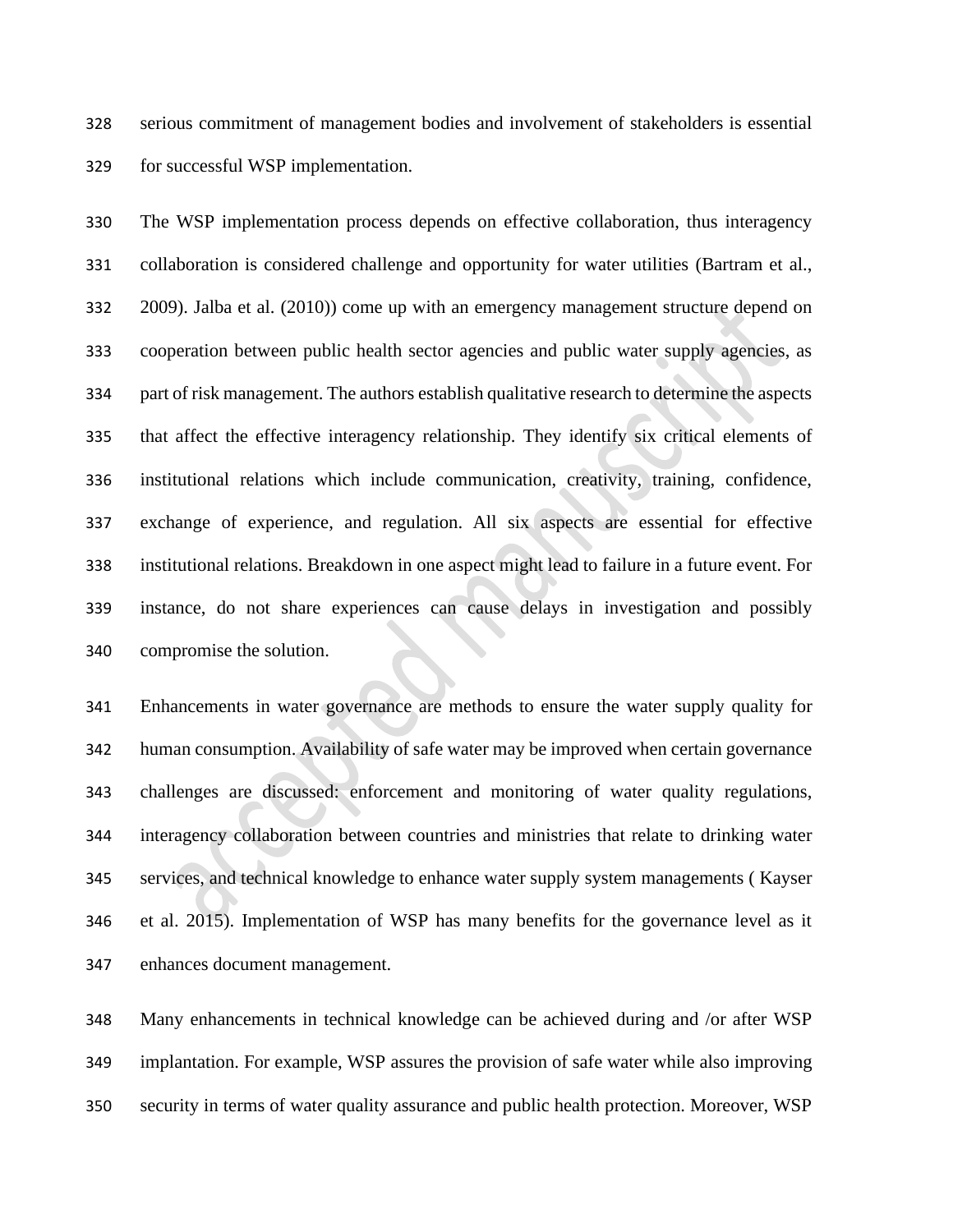enables the systematic identification of risks, as well as the creation and formalization of procedures and activities for risk prioritization and minimization/mitigation. However, WSP implementation necessitates a high level of technical expertise to gain a thorough understanding of the supply chain (Tsoukalas & Tsitsifli, 2018).

 In a broader sense, the four key components may be found in different utility industries. (Finnveden et al. (2013) demonstrate how a Strategic Environmental Assessment (SEA) framework incorporates a variety of analytical tools in the energy industry, including Life Cycle Assessment, Risk Assessment, Economic Valuation, and Multi-Attribute Approaches. This variety is capable of accommodating disparities in the beliefs and worldviews of different stakeholders and, as a result, stimulates collaboration and understanding in environmental assessment procedures, promoting credibility and relevance. Clearly, the SEA tool recommends dedication, technical expertise, governance, and interagency collaboration (Herschan et al., 2020).

### **5. Water safety plans; Benefits, Challenges and Recommendations**

 This section addresses the implementation of WSP in the context of water policy in several countries. In addition, the benefits of WSP implementation and the difficulties, as well as the recommendations, are presented. Table 1 summarizes the recent studies that discussed the implementation of WSP around the ward and illustrate the benefits and difficulties as well as the recommendation for WSP effective practice.

 In a study by Setty et al. (2018), the authors tried to validate the relationship between WSP implementation and health outcomes in high-income countries. They used time series to investigate the site-specific relationship between acute gastroenteritis rates and water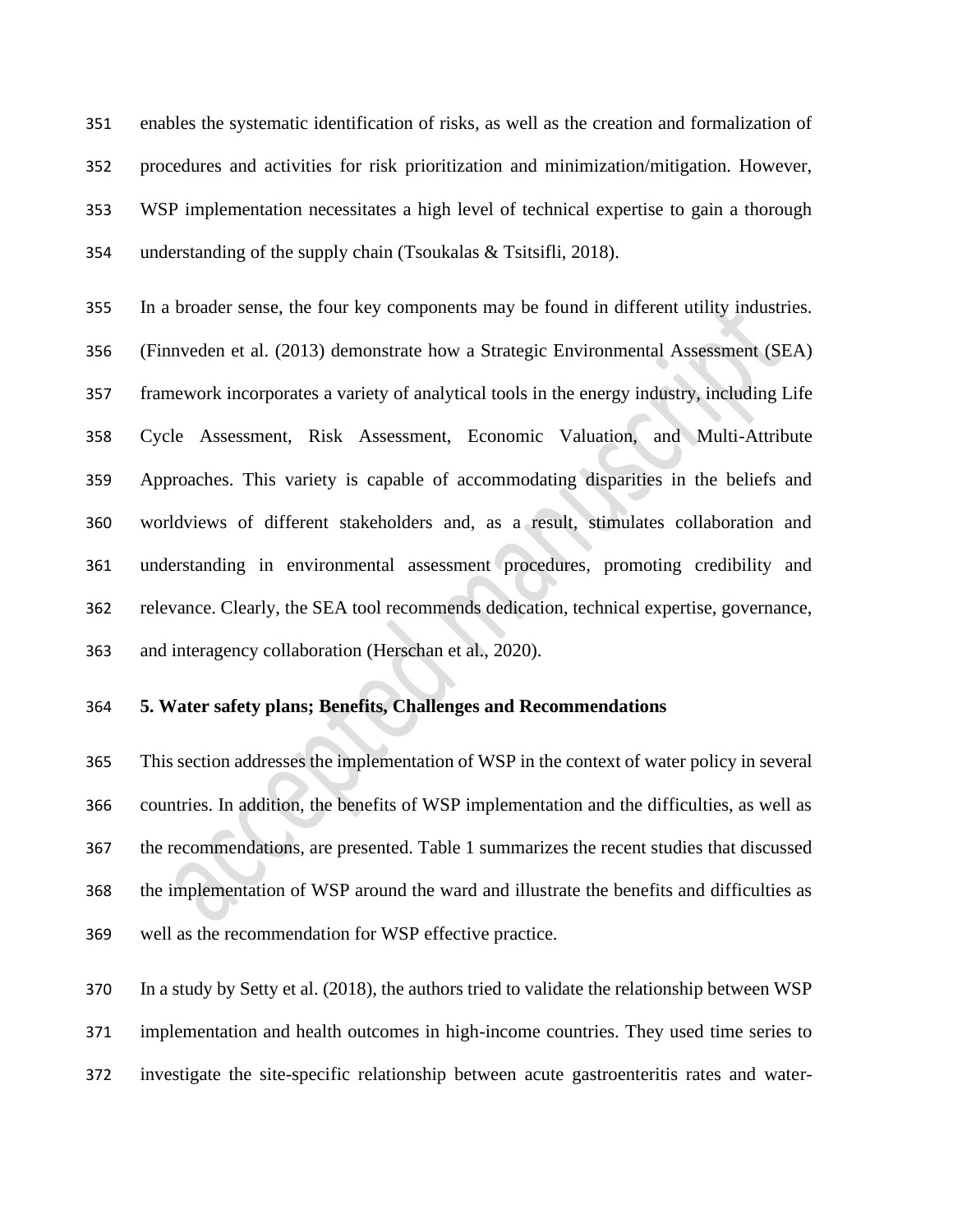related exposures at three locations in France and Spain. The results showed that, in some cases, the risk assessment approach of WSP succeed to mitigate gastrointestinal illness risk. In another study, (Amjad et al. (2016), investigated the applicability of US water utility to use WSP for water quality management in the state of North Carolina. The results showed that water utilities in North Carolina have a reactive culture more than preventive, which means, risk preventive management tools such as WSP need prioritization of resources and time, thus, the water utilities in North Carolina are not able to implement WSP due to lack in resources and time.

 In a multi-nation interview study, Kayser et al. (2019) interviewed 20 WSP implementation teams from five different countries (Cuba, China, Morocco, France and spin) to validate the cast and benefits of WSP implementation, and to determine the necessary environmental emblement for WSP implementation. The results showed that the start-up cost mainly from staff time averaging 16.2 full-time equivalent person-months. Moreover, additional costs from hiring consultants, training staff, purchasing equipment and certifying WSPs were found. The results indicated that the main benefits were improved hazard control, record keeping, treatment practices and client and health agency confidence. In another study, \ Kumpel et al. (2018) examined the benefits of applying WSP of 99 water supply systems in 12 counties in the Asia-pacific region. The results showed that the implementation of WSP resulted in infrastructure improvements in 82 water supply systems. In addition, 37 sites were showed an increase in financial support. Remarkably, considerable enhancements were noticed in management and operation practice, water quality testing activities, the number of meetings related to water safety,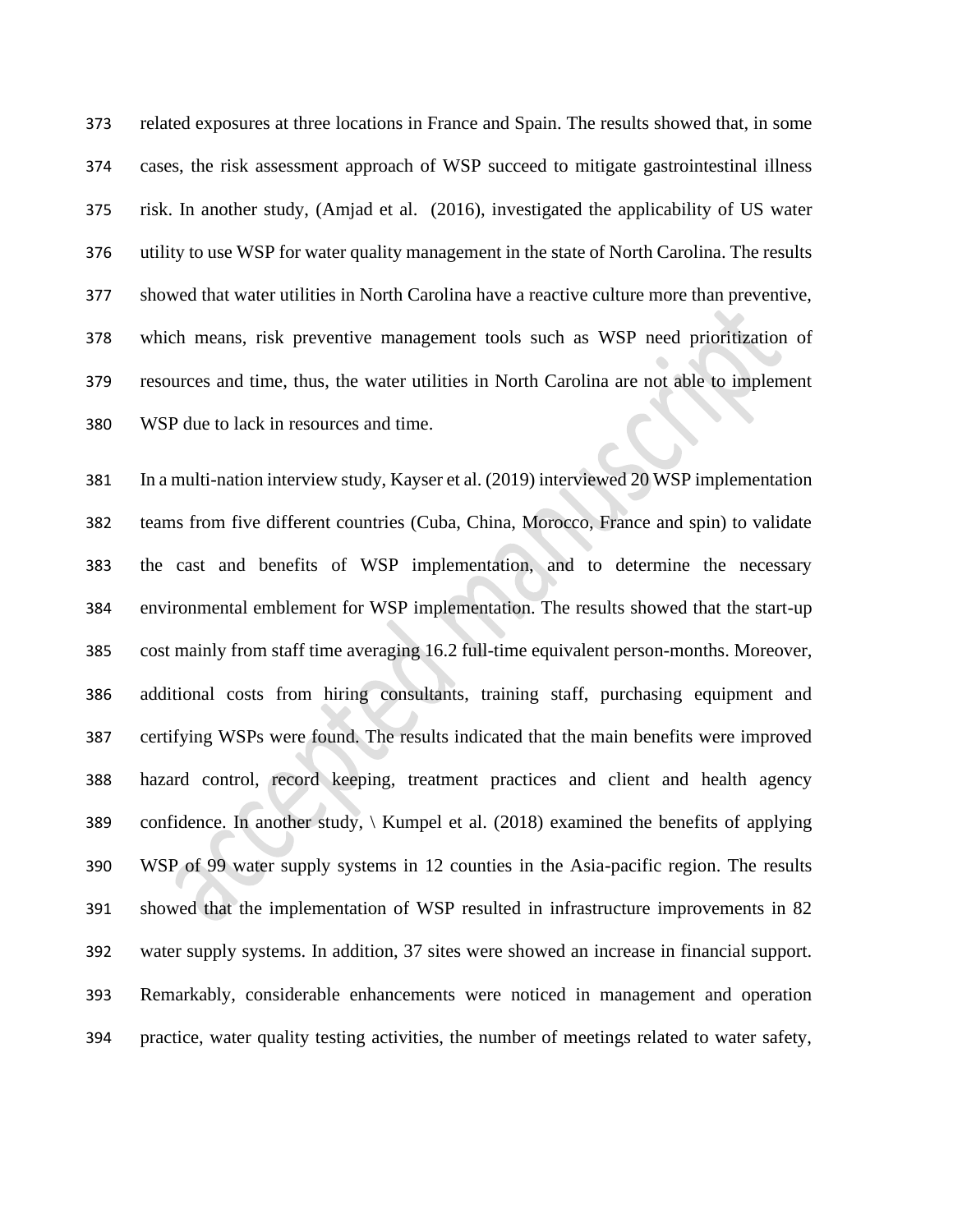and consumer satisfaction monitoring. Nevertheless, many challenges were observed such as insufficient capacity and financial constraints.

 Gunnarsdottir et al. (2020) evaluated the implementation of WSP for water supplies in seven European countries (Germany, Denmark, Spain, UK, Serbia, Portugal and Scotland). The results showed that WSP implementations may increase the rapid detection of the most common faecal pollution and waterborne pathogens and this improve the early warning potential which can enhance water quality; can grantee the water quality at source and tap, and can observe the efficiency of mitigation measures. In another review study, Li et al. (2020) reviewed 18 studies that implemented WSP in China from 2004 to 2018. They evaluated the WSP implementation for the 311 water system. I addition, they extracted and analyzed data such as water supply risk factors and risk matrix. The results showed that the use of WSP in china was applied on a pilot-scale only, on the other hand, the full implementation of WSP in China remains in early stages. The authors concluded that the WSP implementation is an efficient tool for enhancing water supply systems in rural areas of China.

 In a recent study, (Sutherland et al.(2021) reviewed the implementation of WSP for 10 years in the South-East Asia region. The results revealed that during 12 years, the WSP improved the performance of water supply systems and prevented the occurrence of chronic waterborne diseases. Moreover, WSP has improved infrastructure, management and system operation, increased stakeholder collaboration, enhanced water quality tests and improved consumer satisfaction monitoring. In another study, Carvajal et al. (2021) evaluated the gaps in the risk management approach depending on Australien experience in WSP implementation as it is implemented in Chile. Water utilities in Chile focused on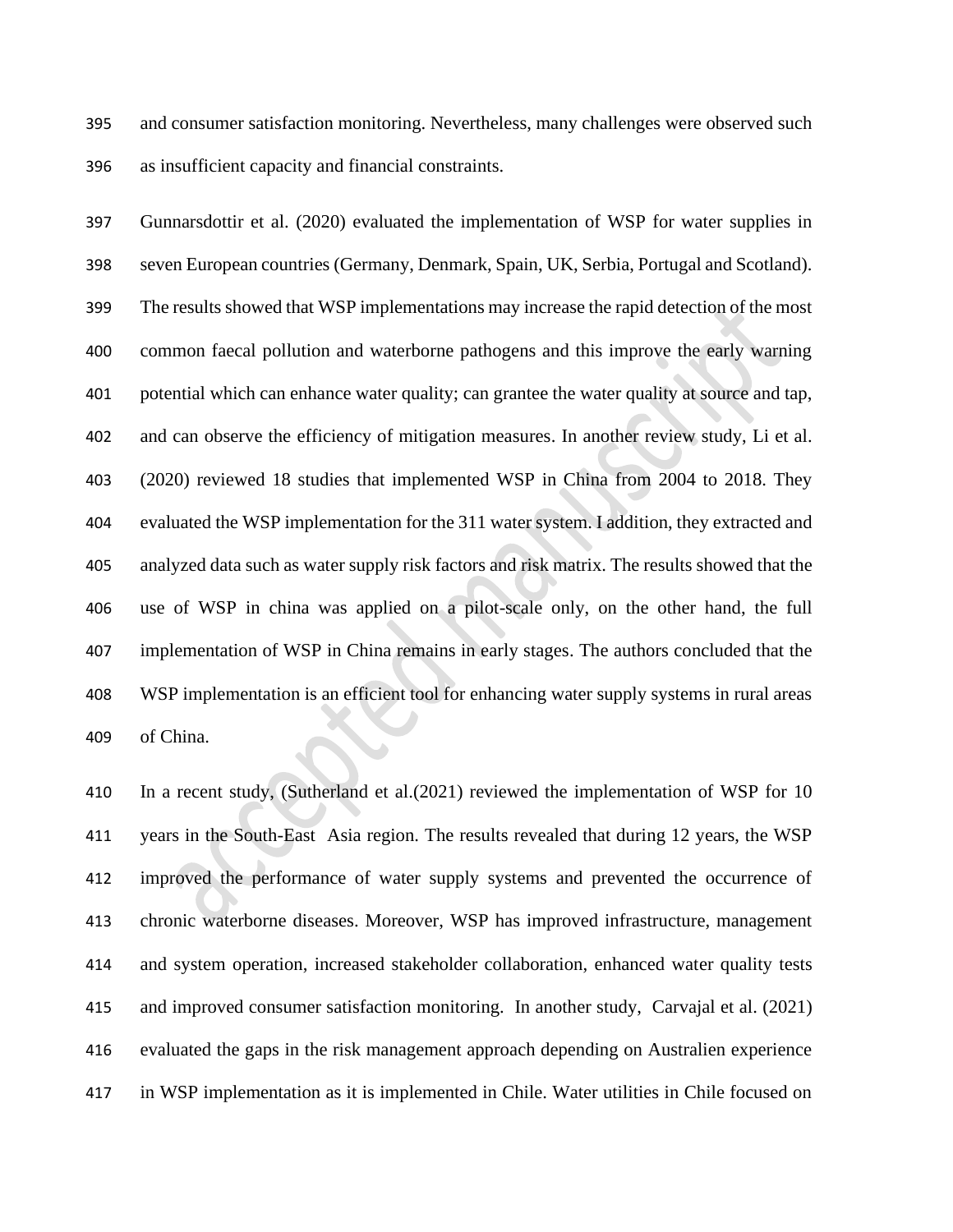verification and reporting without taking into consideration a preventive approach regarding risks in water supply systems. The results from the study concluded risk management from the resource to the tap should be considered as a valuable tool for improving current management practices and shifting from a reactive to a proactive approach in Chile. Aali et al. (2021). implied WSP principles for the groundwater system in Talesh city in Iran. The results concluded that production sources have gained more attention of organizations compared to other water supply system parts such as transmission lines, reservoirs, distribution networks and water consumption points.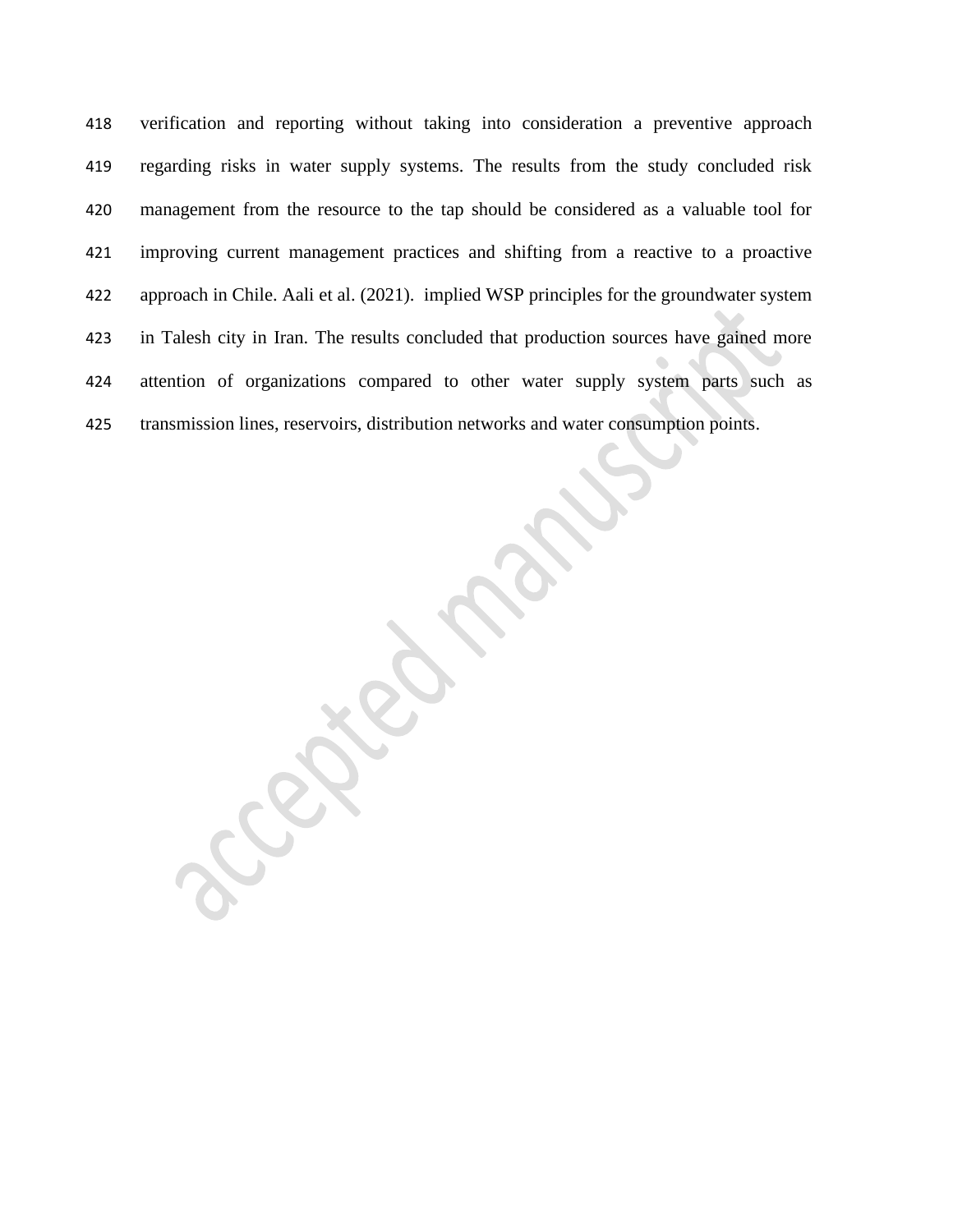| Country        | <b>Benefits</b>                 | <b>Difficulties</b>          | <b>Recommendations</b>           | references     |
|----------------|---------------------------------|------------------------------|----------------------------------|----------------|
| France and     | • WSP controls on turbidity and | • The results of the longer- | · For effective WSP              | (Setty et al., |
| Spain          | chlorine enhanced the water     | term implementation of       | implementation strategies,       | 2018)          |
|                | quality.                        | WSP, health                  | creating a connection between    |                |
|                |                                 | improvement and water        | input/output, impacts of WSP     |                |
|                |                                 | quality, may need more       | and outcomes is essential.       |                |
|                |                                 | time to observe.             | • Hidden dangers such as         |                |
|                |                                 |                              | "tokenism", poor long-term       |                |
|                |                                 |                              | adherence and poor fidelity      |                |
|                |                                 |                              | should take into consideration.  |                |
| North Carolina | • Improved risk management,     | • Perceived duplication of   | • More research is needed to get | (Amjad et al., |
|                | enhanced the organization of    | existing practices and       | full insight into whether the    | 2016)          |
|                | information, and decrease the   | insufficient staff time are  | implementation of WSP in the     |                |
|                |                                 |                              | US may bring benefits.           |                |

Table 1: The application of WSP: benefits, difficulties and recommendations.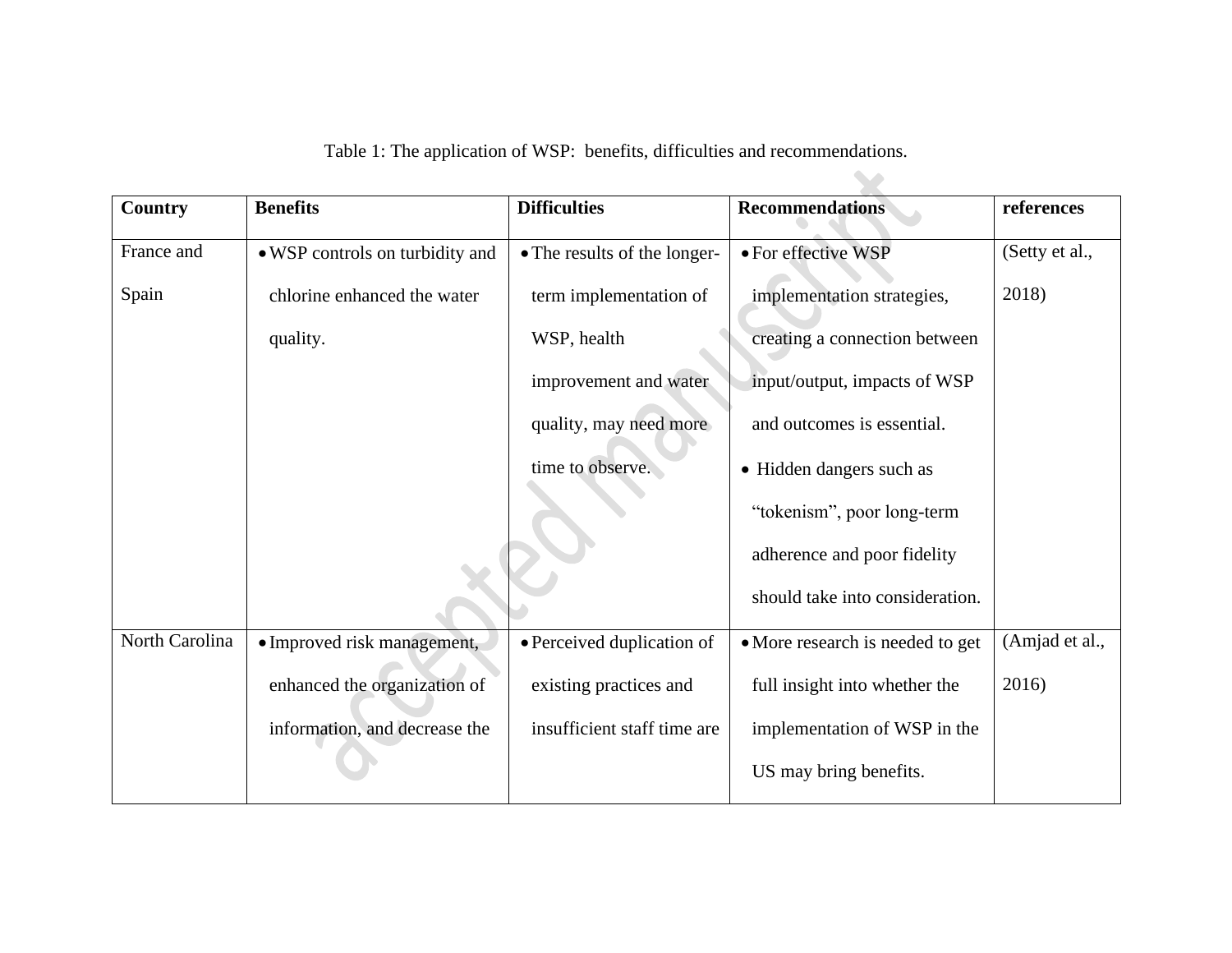|                | operation and maintenance    | the main barriers to WSP    |                                  |                 |
|----------------|------------------------------|-----------------------------|----------------------------------|-----------------|
|                | cost.                        | implantation.               |                                  |                 |
| China, Cuba,   | • Increased water safety     | · Difficulty in determining | • To enhance communication       | (Kayser et al., |
| France, Spain, | awareness among personnel,   | the hazards assessment      | benefits, improve WSP            | 2019)           |
| Morocco        | new hazards addressed,       | limits.                     | training, create a certification |                 |
|                | increase water quality, and  | • Extra office work such    | system for WSP, improve cost     |                 |
|                | enhanced surveillance of     | as (review, hazard          | management, and track            |                 |
|                | pollution sources in the     | controls, audits) is        | outputs; lessons should be       |                 |
|                | watershed.                   | loaded for personnel and    | shared across the international  |                 |
|                | • enhance record-keeping and | management.                 | WSP system.                      |                 |
|                | data collection, improve     |                             |                                  |                 |
|                | process management, and      |                             |                                  |                 |
|                | better respond to alarms.    |                             |                                  |                 |
|                |                              |                             |                                  |                 |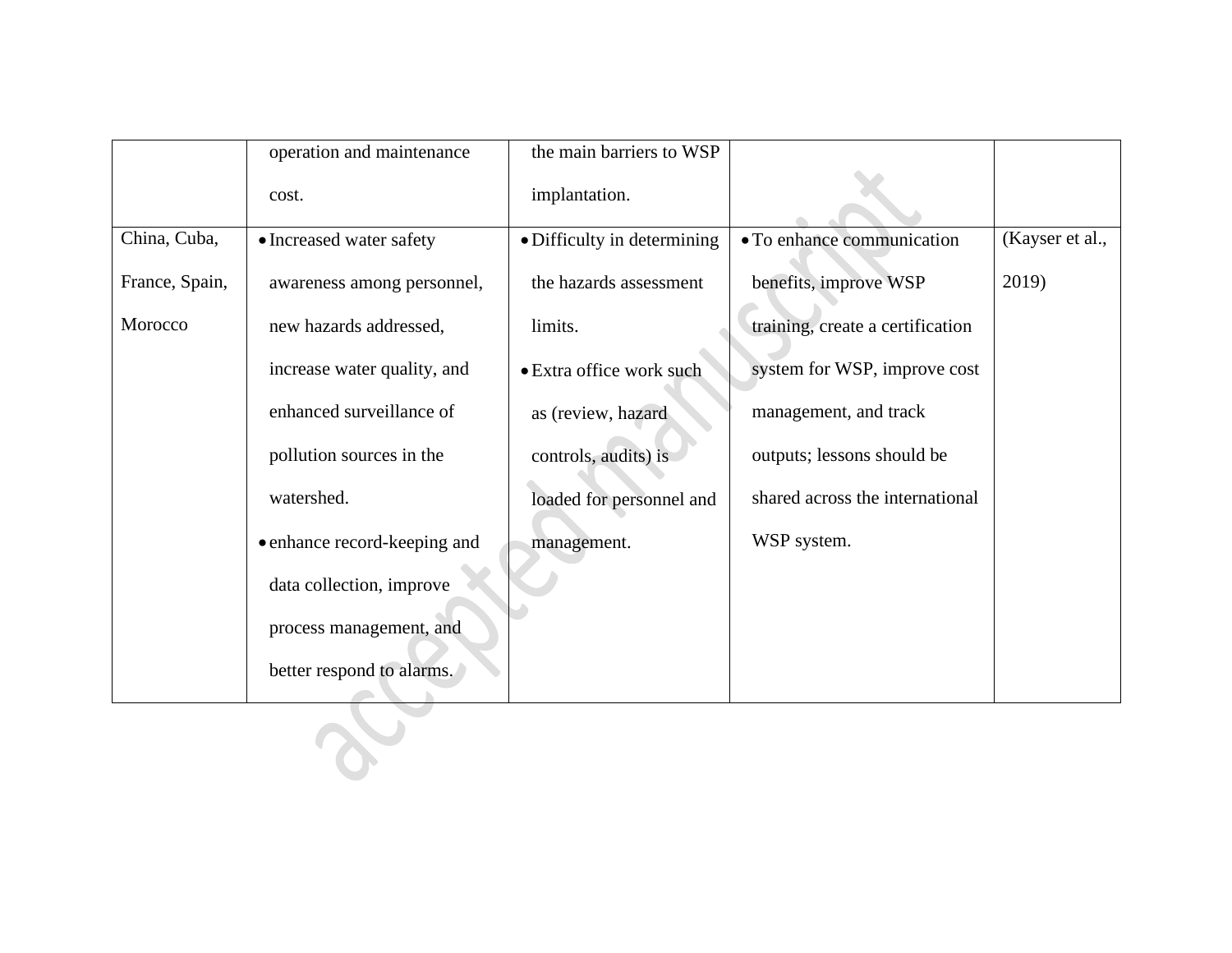|               | • Improved control of<br>chlorination and THMs in |                          |                               |            |
|---------------|---------------------------------------------------|--------------------------|-------------------------------|------------|
|               | distribution systems.                             |                          |                               |            |
| Asia-Pacific  | • Infrastructure improvements.                    | • Due to financial       | • Capacity-building may       | (Kumpel et |
| region $(22)$ | · significant enhancement in                      | deficiencies, many water | improve by conducting         | al., 2018) |
| counties)     | operations and management                         | utilities cannot         | training programs and         |            |
|               | practices.                                        | implement the WSP risk   | enhancing the data collection |            |
|               | • The qualitative data indicated                  | mitigation measures.     | process.                      |            |
|               | that knowledge and training                       | • Low building capacity  |                               |            |
|               | obtained by water system staff                    | restricted WSP           |                               |            |
|               | through.                                          | implementation.          |                               |            |
|               | · Improved the Water system                       |                          |                               |            |
|               | staff knowledge and training.                     |                          |                               |            |
|               | • Increased the staff awareness                   |                          |                               |            |
|               | towards water quality, and that                   |                          |                               |            |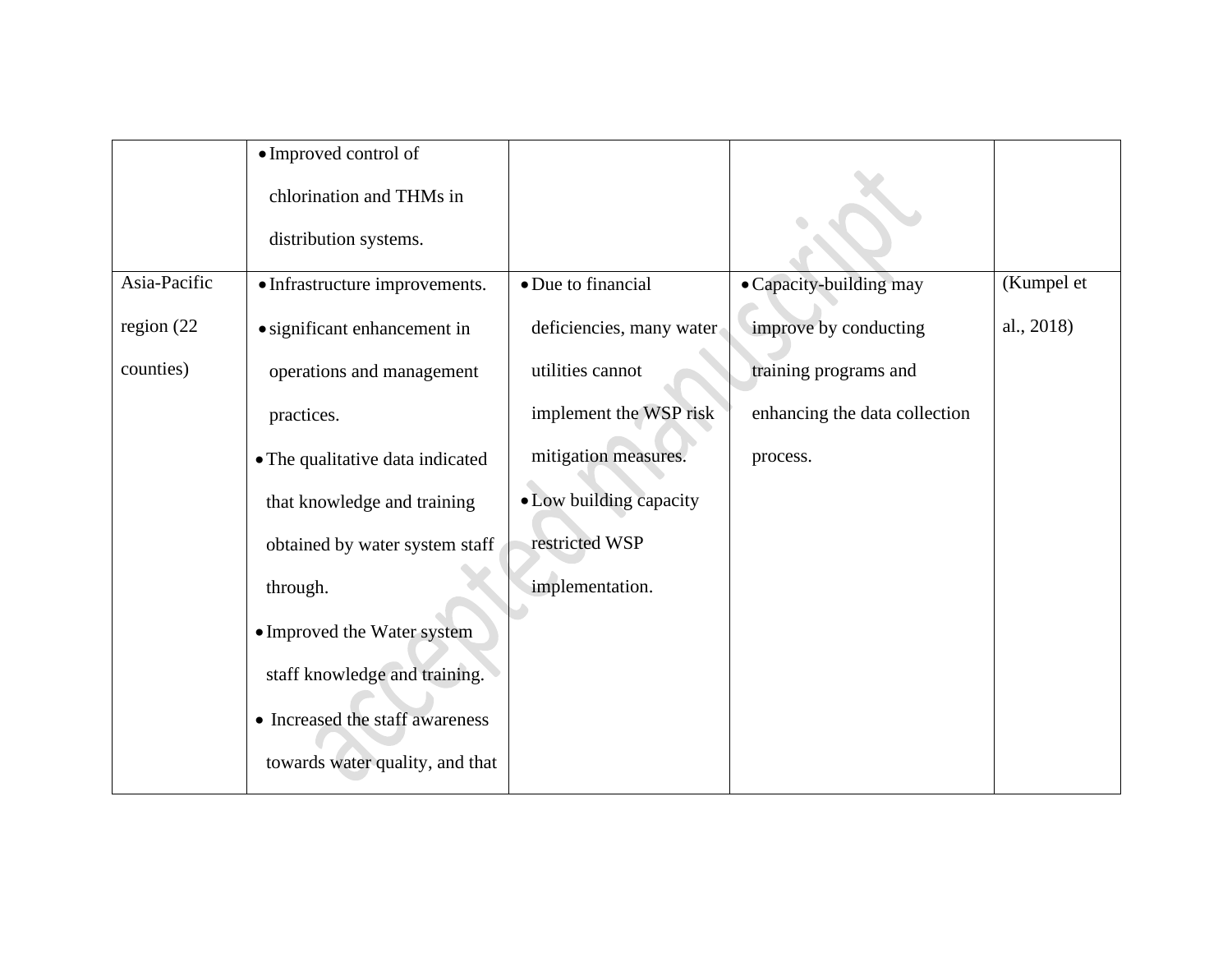|              | lead to increase testing to     |                           |                              |                |
|--------------|---------------------------------|---------------------------|------------------------------|----------------|
|              | enhance their insights of the   |                           |                              |                |
|              | water supply system and their   |                           |                              |                |
|              | motivation to assure water      |                           |                              |                |
|              | quality.                        |                           |                              |                |
| European     | • WSP implementation            | • WSP is costly and time- | • WSP implementation may     | (Gunnarsdottir |
| countries    | developed infrastructure and    | consuming as well as      | improve water supply         | et al., 2020)  |
| (Germany,    | helped to identify new hazards. | involving a lot of        | infrastructure and solve the |                |
| Denmark,     | · Improved control processes,   | paperwork.                | unregulated water problem.   |                |
| Spain, UK,   | knowledge of the catchment      |                           |                              |                |
| Serbia,      | and water quality.              |                           |                              |                |
| Portugal and | • Regarding management,         |                           |                              |                |
| Scotland)    | professionalism improved, and   |                           |                              |                |
|              | user confidence increased.      |                           |                              |                |
|              |                                 |                           |                              |                |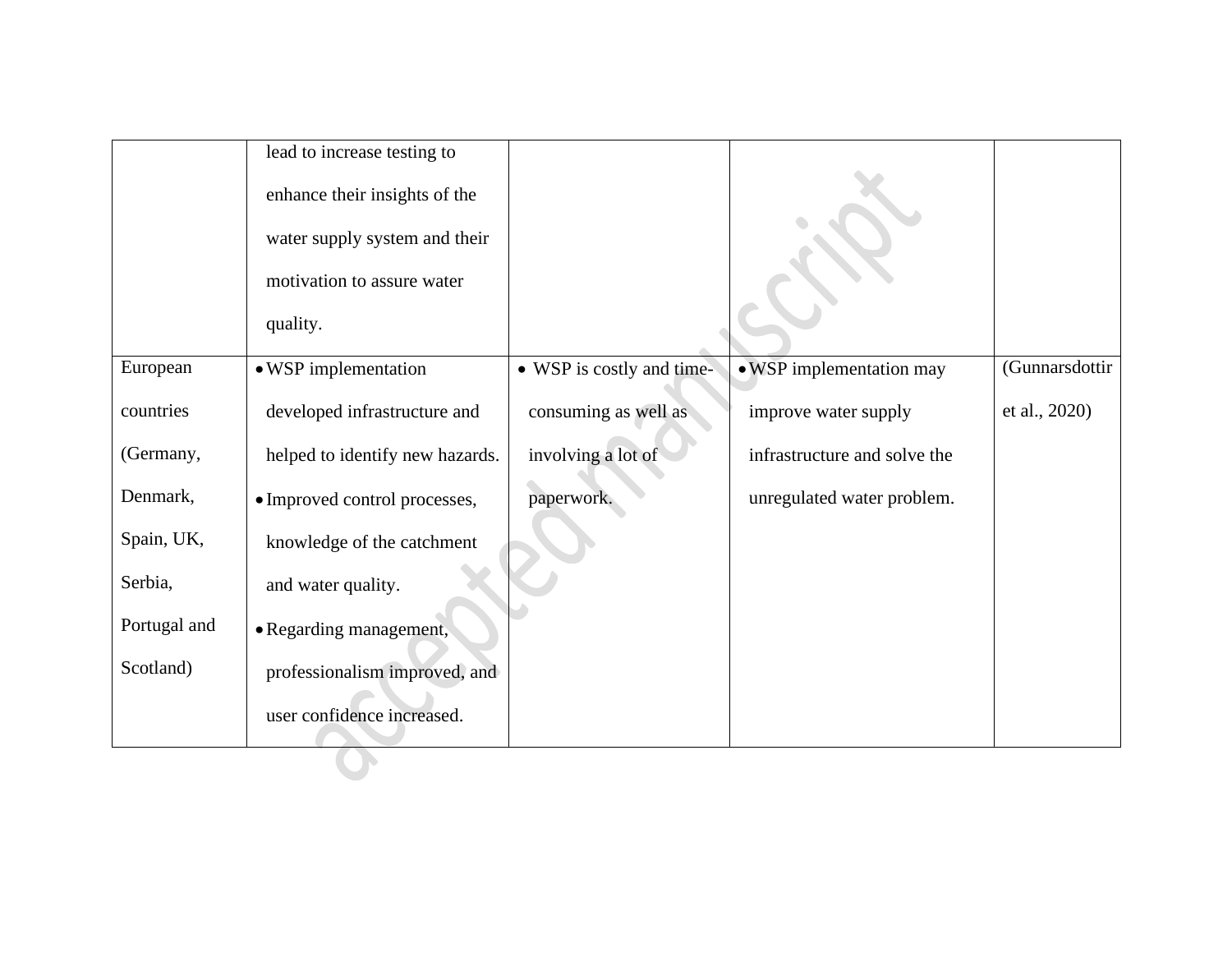|       | • Internal communication was    |                             |                               |             |
|-------|---------------------------------|-----------------------------|-------------------------------|-------------|
|       | improved.                       |                             |                               |             |
| China | • After WSP implementation,     | • The main challenges       | •For rural areas in China,    | (Li et al., |
|       | the competence of employees     | hindered the application    | simplified WSP is strongly    | 2020)       |
|       | improved, water quality was     | of WSP were, lake of        | needed to enhance the water   |             |
|       | improved, and control and       | attention to risk           | services                      |             |
|       | monitoring measures were        | management, lake of         | • For urban settings, the     |             |
|       | enhanced.                       | training and guidance       | government should provide     |             |
|       | • A deeper understanding of the | lake of motivation and      | policy and technical support. |             |
|       | wastewater treatment plants     | lake of efficient technical |                               |             |
|       | was achieved.                   | guidance.                   |                               |             |
|       | • WSP implementation            | • In rural areas the main   |                               |             |
|       | enhanced water services         | obstacles were, poor        |                               |             |
|       | emergency management plan.      | infrastructure and weak     |                               |             |
|       |                                 | external support.           |                               |             |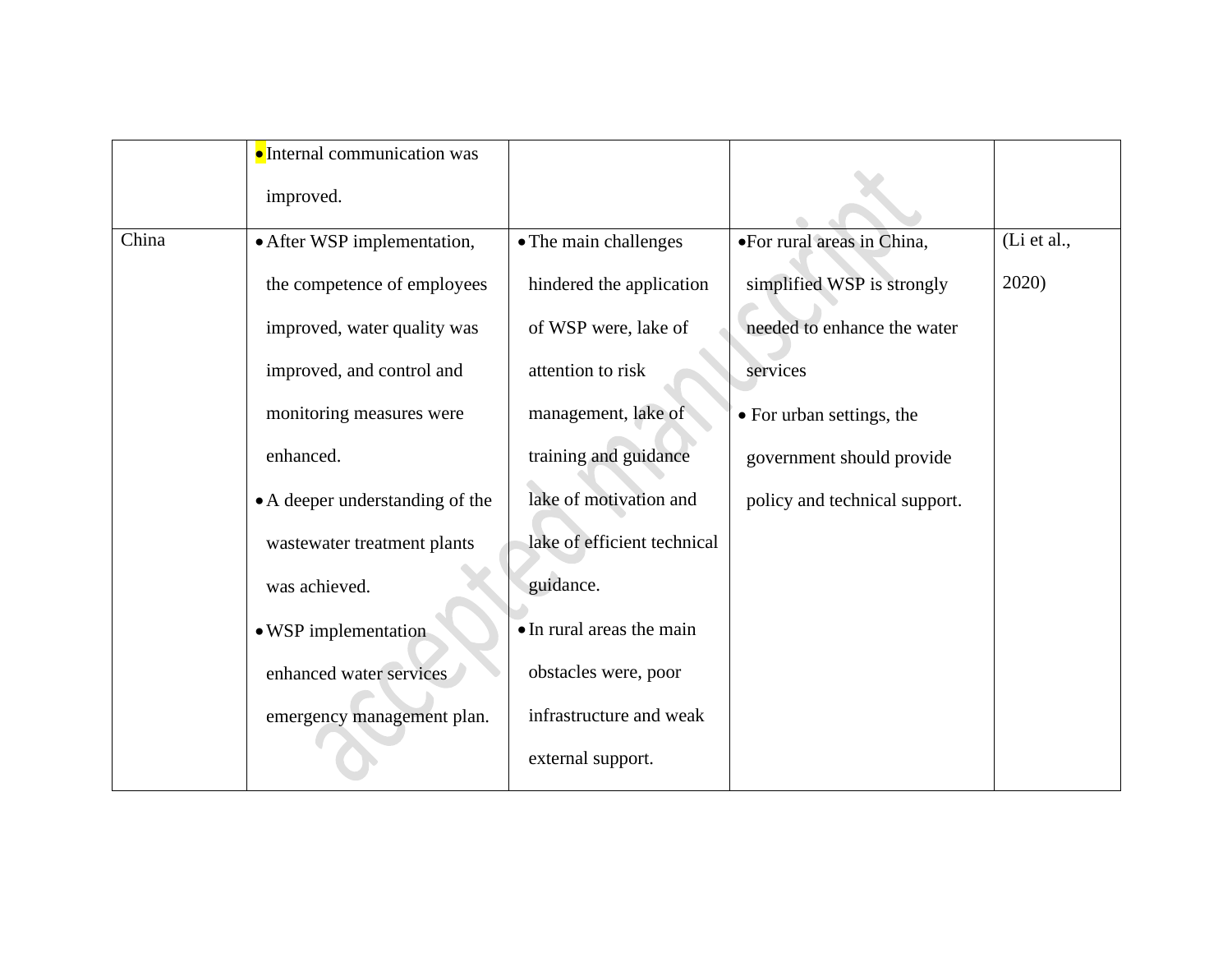| South-East  | • WSP are helping to           |                            | • Adequate WSP implementation   | (Sutherland, |
|-------------|--------------------------------|----------------------------|---------------------------------|--------------|
| Asia region | institutionalize good practice |                            | and independently audition are  | 2021)        |
|             | in the operation and           |                            | needed to achive safe water at  |              |
|             | maintenance of water-supply    |                            | the tap.                        |              |
|             | systems.                       |                            |                                 |              |
| Chile       | • Preventive management        | · Water utility companies' | • Water utilities in Chile must | (Carvajal et |
|             | approach may support water     | certification such as      | change the water quality        | al., 2021)   |
|             | management bodies against of   | quality management         | management system from a        |              |
|             | hazardous events.              | standards (ISO 9001),      | reactive approach to a          |              |
|             |                                | environmental              | preventive approach.            |              |
|             |                                | management standards       |                                 |              |
|             |                                | (ISO 14001),               |                                 |              |
|             |                                | organization and           |                                 |              |
|             |                                | occupational safety        |                                 |              |
|             |                                | standards (OHSAS           |                                 |              |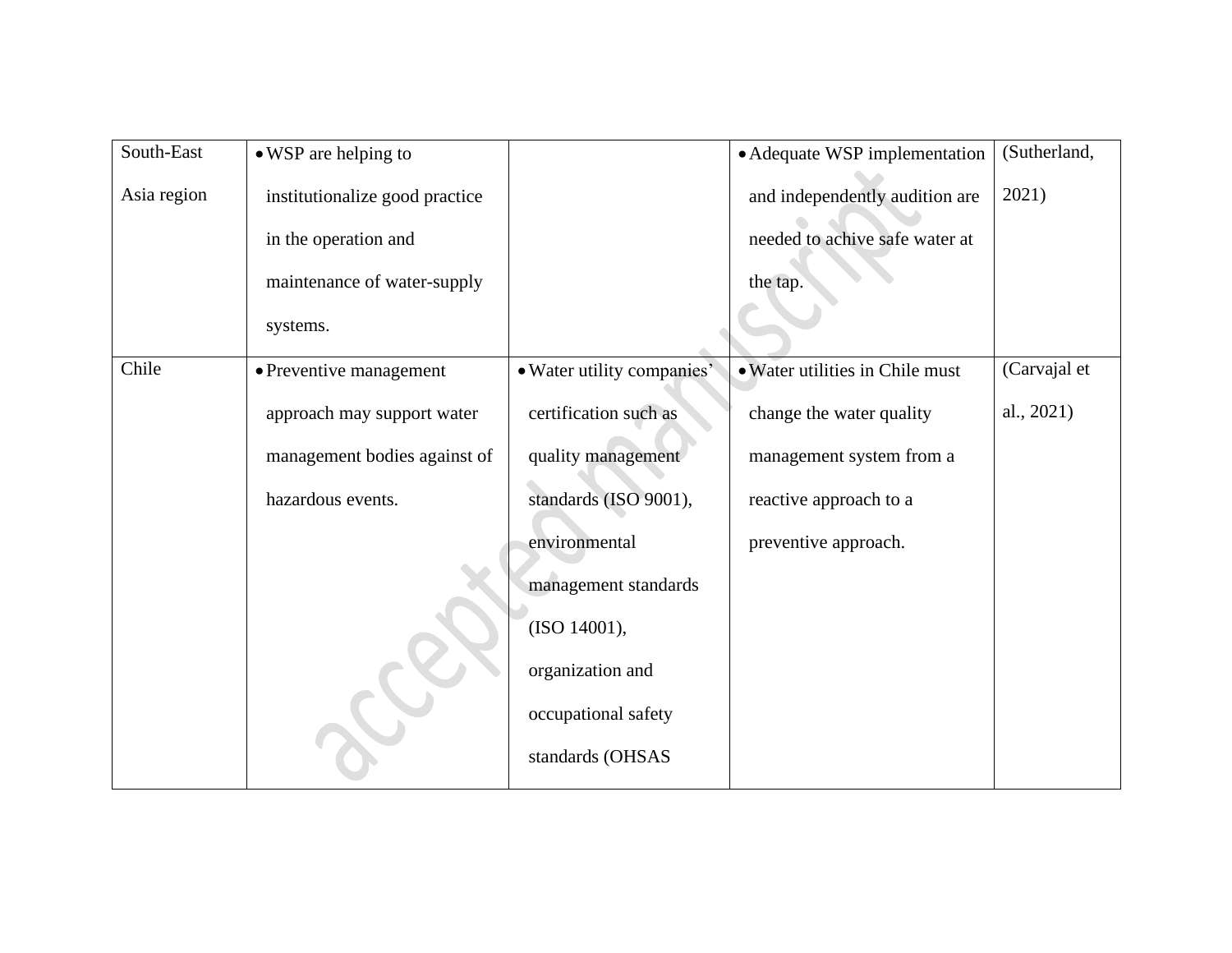|      |                                   | 18001) are not specified  |                                  |               |
|------|-----------------------------------|---------------------------|----------------------------------|---------------|
|      |                                   | to water sector.          |                                  |               |
| Iran | • WSP implementation of is        | $\bullet$ Incomplete      | • Depending on the final test is | (Aali et al., |
|      | recommended to water supply       | implementation of WSP     | ineffective for groundwater      | 2021)         |
|      | organizations as the most         | hindered the              | management practice. It's        |               |
|      | efficient tool to ensure security | development of the        | recommended for full WSP         |               |
|      | in water supply.                  | supporting program and    | implementation for effective     |               |
|      |                                   | the evaluation process of | and safe groundwater             |               |
|      |                                   | WSP.                      | management.                      |               |

Lake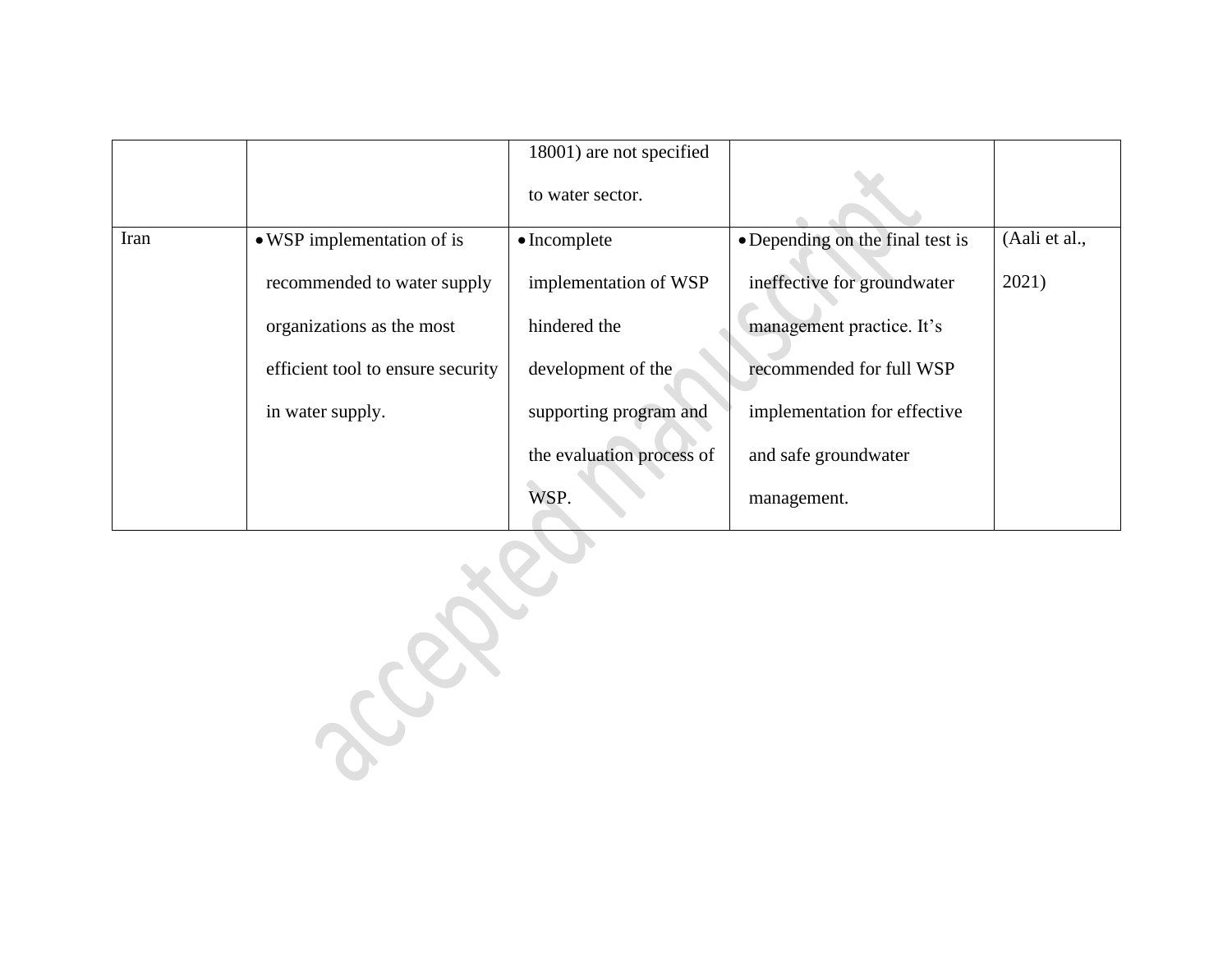#### **6. Recommendations**

Because of the different challenges that drinking water systems face and the scarcity of original research on the subject, future research should this emphasizes on more data collection, and research on success factors in these settings. In addition], The success factors should be identified to aid water supply managers in enhancing the uptake and long-term sustainability of WSPs in drinking water supplies in low- and middle-income settings. Pilot schemes are useful for verifying and demonstrating the efficacy of methodologies, especially in the context in question, prior to mainstream WSP execution. therefore, more researchers should implement on pilot scale to get full insight. Additionally, pilot schemes can aid in demonstrating benefits and challenges, as well as providing knowledge gained and scaling capacity.

### **7. Conclusions**

Public health, environmental protection, quality of life, economic activity, and sustainable development all depend on safe drinking water. Every day, numerous disasters are reported as a result of poor water quality. In this case, it is critical to ensure safe water demand by enhancing and improving all water supply practices and processes on a continuous basis. WSP is a risk assessment tool that is used all over the world to improve the quality of drinking water. The application of risk assessment and risk management principles in the production and distribution of water for human consumption enhances water quality assurance and public health protection by complementing "end of the line" compliance monitoring. The major benefit resulting from WSP is that it helps to the management of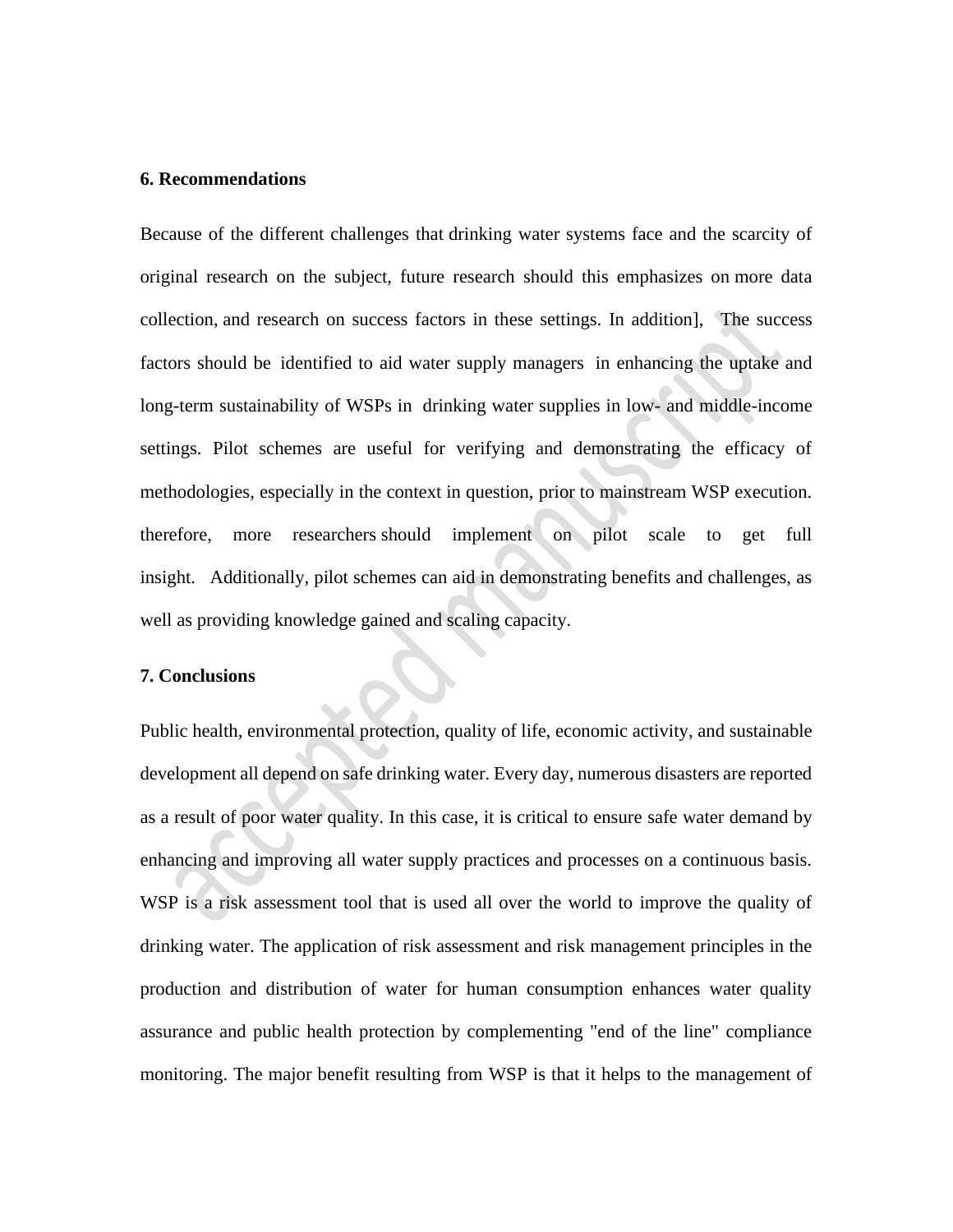potential hazards which enhance the safety and quality of drinking water. The main difficulties that prevent the successful application of WSP are the lack of capacity building management procedure as well as finical resource and staff training. Water management bodies in Arab Gulf country regions are encouraged to implement WSP as it improves the water practice in those countries.

#### **Acknowledgment**

The research leading to these results has received funding from Ministry of Higher Education, Re-search, and Innovation (MoHERI) of the Sultanate of Oman under the Block Funding Program, MoHERI Block Funding Agreement No. MoHERI/BFP/ASU/01/2020.

#### **References**

- Aali, R., Fahiminia, M., Asadi-Ghalhari, M., Fanaei, F., Mostafaloo, R., & Kishipour, A. (2021). Accomplishment of water safety plan using quality assurance tool in 2020- 2021: A case study in a western city of Gilan province, Iran. *Environmental Health Engineering and Management*, *8*(4), 287–294. https://doi.org/10.34172/ehem.2021.32
- Abuzerr, S., Hadi, M., Zinszer, K., Nasseri, S., Yunesian, M., Mahvi, A. H., … Hussien Mohammed, S. (2020). Comprehensive Risk Assessment of Health-Related Hazardous Events in the Drinking Water Supply System from Source to Tap in Gaza Strip, Palestine. *Journal of Environmental and Public Health*, *2020*. https://doi.org/10.1155/2020/7194780
- Aghaei, M., Nabizade, R., Nasseri, S., Naddafi, K., Mahvi, A. H., & Karimzade, S. (2017). Risk assessment of water supply system safety based on WHO water safety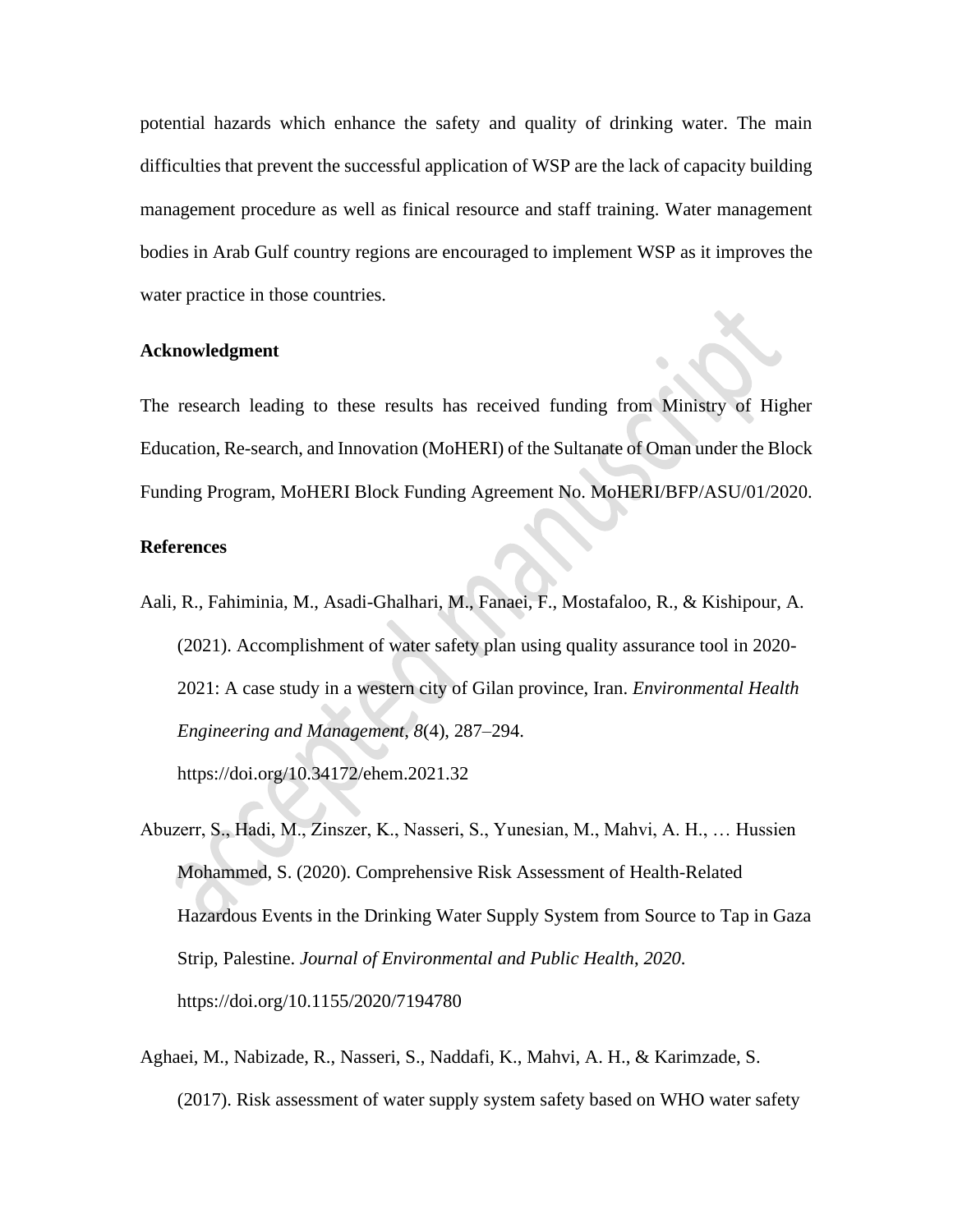plan; case study: Ardabil, Iran. *Desalination and Water Treatment*, *80*(1), 133–141. https://doi.org/10.5004/dwt.2017.20889

- Alazaiza, M. Y.D., Moghier, Y.K. M. (2013). Development of Desalinated Water Safety Plan (WSP) in Developing Countries. *International Journal of Environmental Engineering Science and Technology Research*, *1*(9), 206–216.Amjad, U. Q., Luh, J., Baum, R., & Bartram, J. (2016). Water safety plans: Bridges and barriers to implementation in North Carolina. *Journal of Water and Health*, *14*(5), 816–826. https://doi.org/10.2166/wh.2016.011
- Bakir, H. (2020). Think big, start small and scale up: A road map to support country-level implementation of water safety plans and sanitation safety plans. *Desalination and Water Treatment*, *176*(March 2019), 65. https://doi.org/10.5004/dwt.2020.25498
- Bartram, J., Corrales, L., Davision, A., Deere, D., Drury, D., Gordon, B., … Stevens, M. (2009). Water Safety Plan Manual Step-by-step risk management for drinking-water suppliers. *World Health Organization*. https://doi.org/10.1055/s-0038-1635552
- Baum, R., & Bartram, J. (2018). A systematic literature review of the enabling environment elements to improve implementation of water safety plans in highincome countries. *Journal of Water and Health*, *16*(1), 14–24. https://doi.org/10.2166/wh.2017.175
- Bazgir, A. B., Mohammadi, H., & Pirsaraei, S. R. A. (2020). Risk assessment of drinking water supply and distribution system of Zanjan City from tahm dam using water safety plan. *Desalination and Water Treatment*, *207*, 213–220. https://doi.org/10.5004/dwt.2020.26419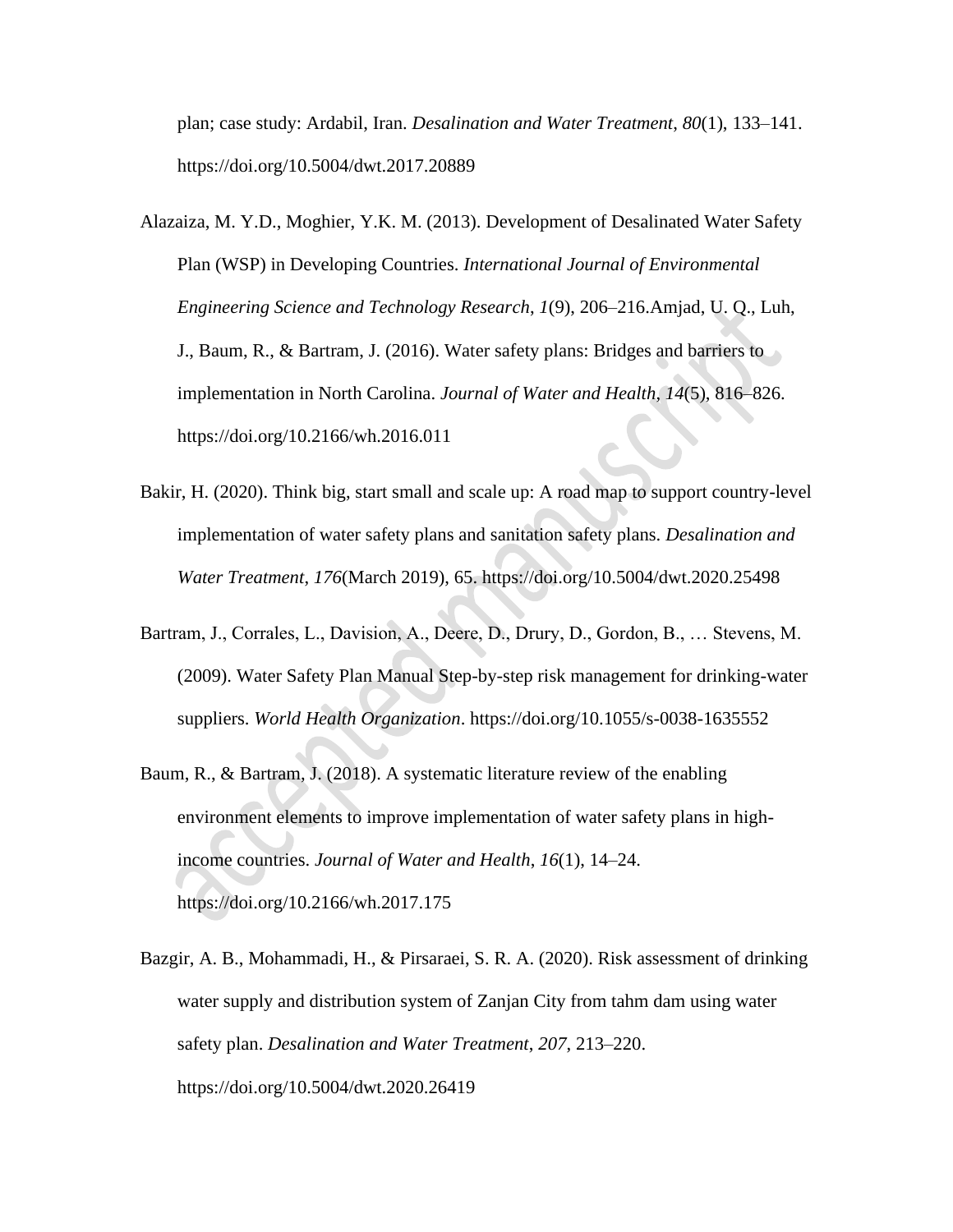- Bereskiea, T., Delpla, I., Rodriguez, M. J., & Sadiq, R. (2018). Drinking-water management in Canadian provinces and territories: A review and comparison of management approaches for ensuring safe drinking water. *Water Policy*, *20*(3), 565– 596. https://doi.org/10.2166/wp.2018.040
- Bross, L., Bäumer, J., Voggenreiter, I., Wienand, I., & Fekete, A. (2021). Public health without water? Emergency water supply and minimum supply standards of hospitals in high-income countries using the example of Germany and Austria. *Water Policy*, *23*(2), 205–221. https://doi.org/10.2166/WP.2021.012
- Carvajal, G., Caldés, G., Hauck, N., Cayumil, R., & Khan, S. J. (2021). Management of water quality in Chile: key aspects for improvement. *Urban Water Journal*, *18*(5), 287–299. https://doi.org/10.1080/1573062X.2021.1878239
- Charles, K. J., Nowicki, S., & Bartram, J. K. (2020). A framework for monitoring the safety of water services: from measurements to security. *Npj Clean Water*, *3*(1), 1–6. https://doi.org/10.1038/s41545-020-00083-1
- Collivignarelli, M. C., Abbà, A., Sorlini, S., Damiani, S., & Crotti, B. M. (2018). From the application of water safety plan to the achievement of the ISO 22000:2005 standard: A case study. *Environmental Engineering and Management Journal*, *17*(10), 2361–2372. https://doi.org/10.30638/eemj.2018.234
- Davison, A., Howard, G., Stevens, M., Callan, P., & Fewtrell, L. (2005). *Water safety plans: Managing drinking-water quality from catchment to consumer*. Retrieved from

https://apps.who.int/iris/bitstream/handle/10665/42890/WHO\_SDE\_WSH\_05.06\_en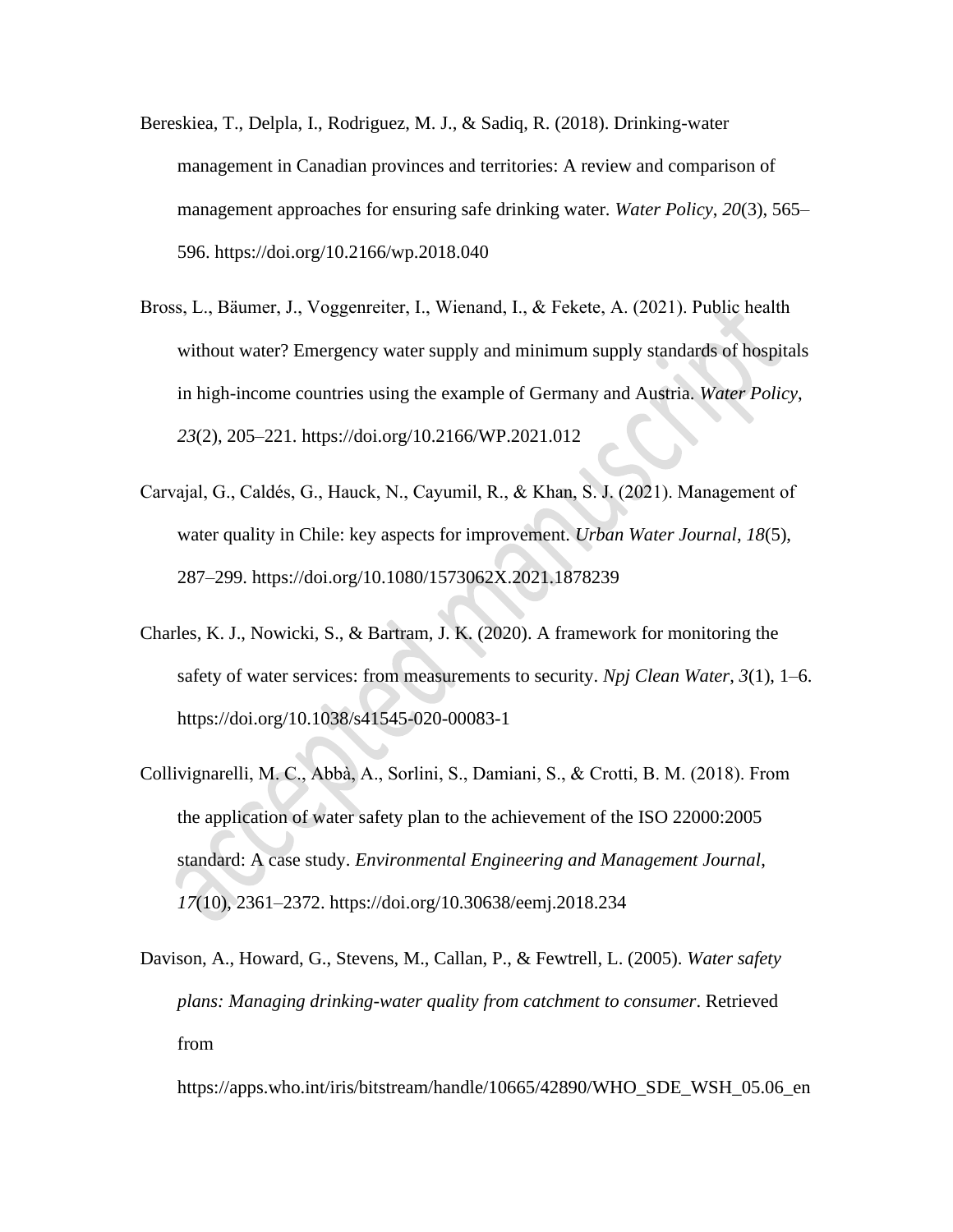- Ekwere, A. S., Oyonga, O. A., & Banda, M. M. (2021). Assessment of effectiveness of water safety plans (WSP) on water quality in rural communities of Anambra State, south-eastern Nigeria. *Water Science and Technology: Water Supply*, *21*(2), 878– 885. https://doi.org/10.2166/ws.2020.353
- European Commission. (2015). Commision Directive (EU) 2015/1787 of 6 October 2015 amending Annexes II and III to Council Directive 98/83/EC on the quality of water intended for human consumption. *Official Journal of the European Union*, (October 2000), L260/6-17.
- Ferrero, G., Bichai, F., & Rusca, M. (2018). Experiential learning through role-playing: Enhancing stakeholder collaboration in water safety plans. *Water (Switzerland)*, *10*(2). https://doi.org/10.3390/w10020227
- Ferrero, G., Setty, K., Rickert, B., George, S., Rinehold, A., DeFrance, J., & Bartram, J. (2019). Capacity building and training approaches for water safety plans: A comprehensive literature review. *International Journal of Hygiene and Environmental Health*, *222*(4), 615–627. https://doi.org/10.1016/j.ijheh.2019.01.011
- Finnveden, G., Nilsson, M., … J. J.-E. impact, & 2003, undefined. (n.d.). Strategic environmental assessment methodologies—applications within the energy sector. *Elsevier*. Retrieved from

https://www.sciencedirect.com/science/article/pii/S0195925502000896

Friederichs L., van den Berg, H. H. J. L., & de Roda Husman, A. M. (2017). Towards integrated climate resilient water and sanitation safety planning. *Rivm*.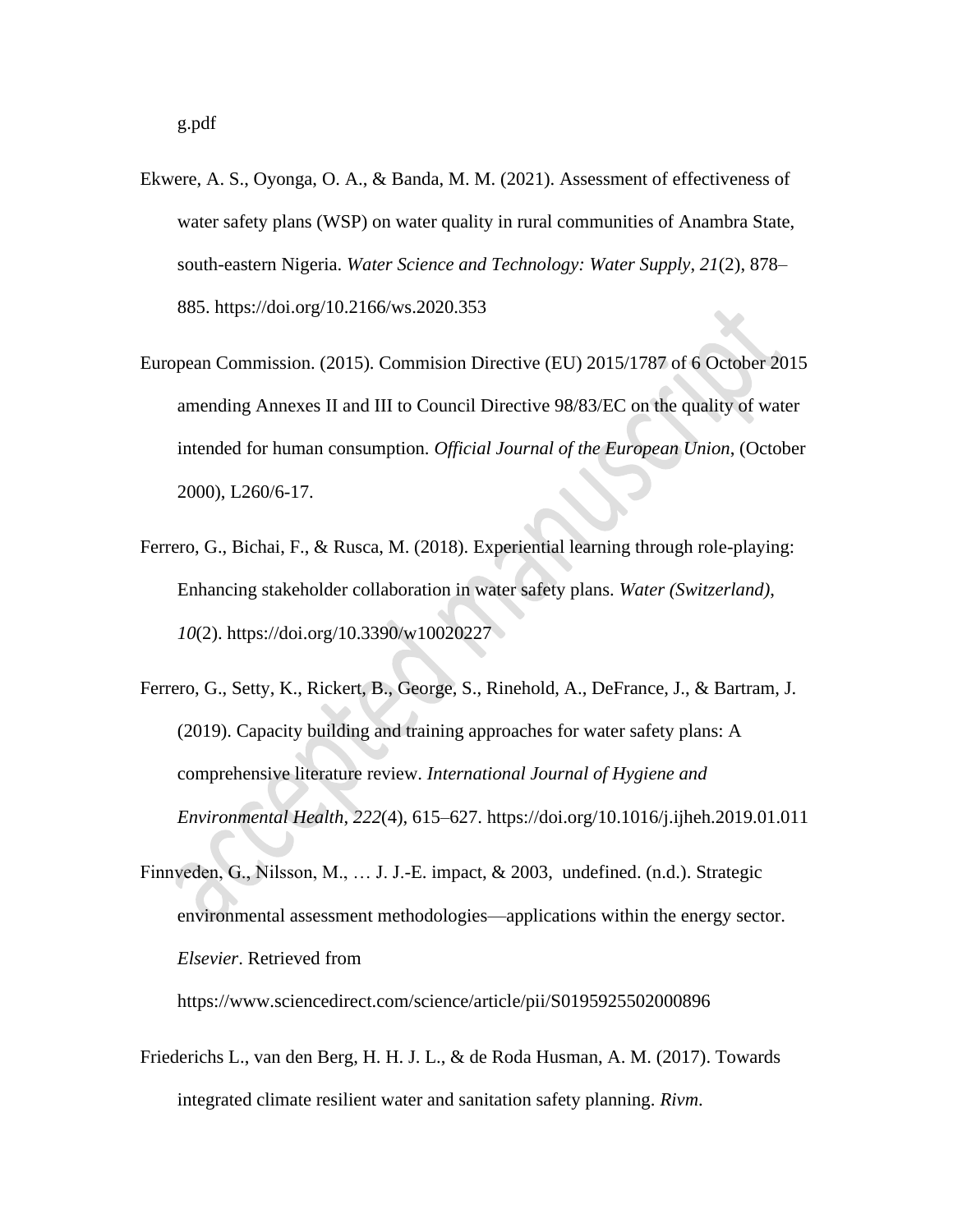- Goodwin, D., Raffin, M., Jeffrey, P., & Smith, H. M. (2015). Applying the water safety plan to water reuse: Towards a conceptual risk management framework. *Environmental Science: Water Research and Technology*, *1*(5), 709–722. https://doi.org/10.1039/c5ew00070j
- Gorchev, H. G., & Ozolins, G. (2004). Guidelines for Drinking-water Quality, 3rd Edition. *Who*, *1*, 564.
- Gunnarsdottir, M. J., Gardarsson, S. M., Elliott, M., Sigmundsdottir, G., & Bartram, J. (2012). *Bene fi ts of Water Safety Plans: Microbiology, Compliance, and Public Health*.
- Gunnarsdottir, M. J., Gardarsson, S. M., Figueras, M. J., Puigdomènech, C., Juárez, R., Saucedo, G., … Hunter, P. (2020). Water safety plan enhancements with improved drinking water quality detection techniques. *Science of the Total Environment*, *698*(August 2019), 134185. https://doi.org/10.1016/j.scitotenv.2019.134185
- Herschan, J., Rickert, B., Mkandawire, T., Okurut, K., King, R., Hughes, S. J., … Pond, K. (2020). Success factors for water safety plan implementation in small drinking water supplies in low-and middle-income countries. *Resources*, *9*(11), 1–18. https://doi.org/10.3390/resources9110126
- Hubbard, B., Gelting, R., Portillo, M. del C., Williams, T., & Torres, R. (2013). Awareness, adoption and implementation of the water safety plan methodology: Insights from five Latin American and Caribbean experiences. *Journal of Water Sanitation and Hygiene for Development*, *3*(4), 541–548. https://doi.org/10.2166/washdev.2013.001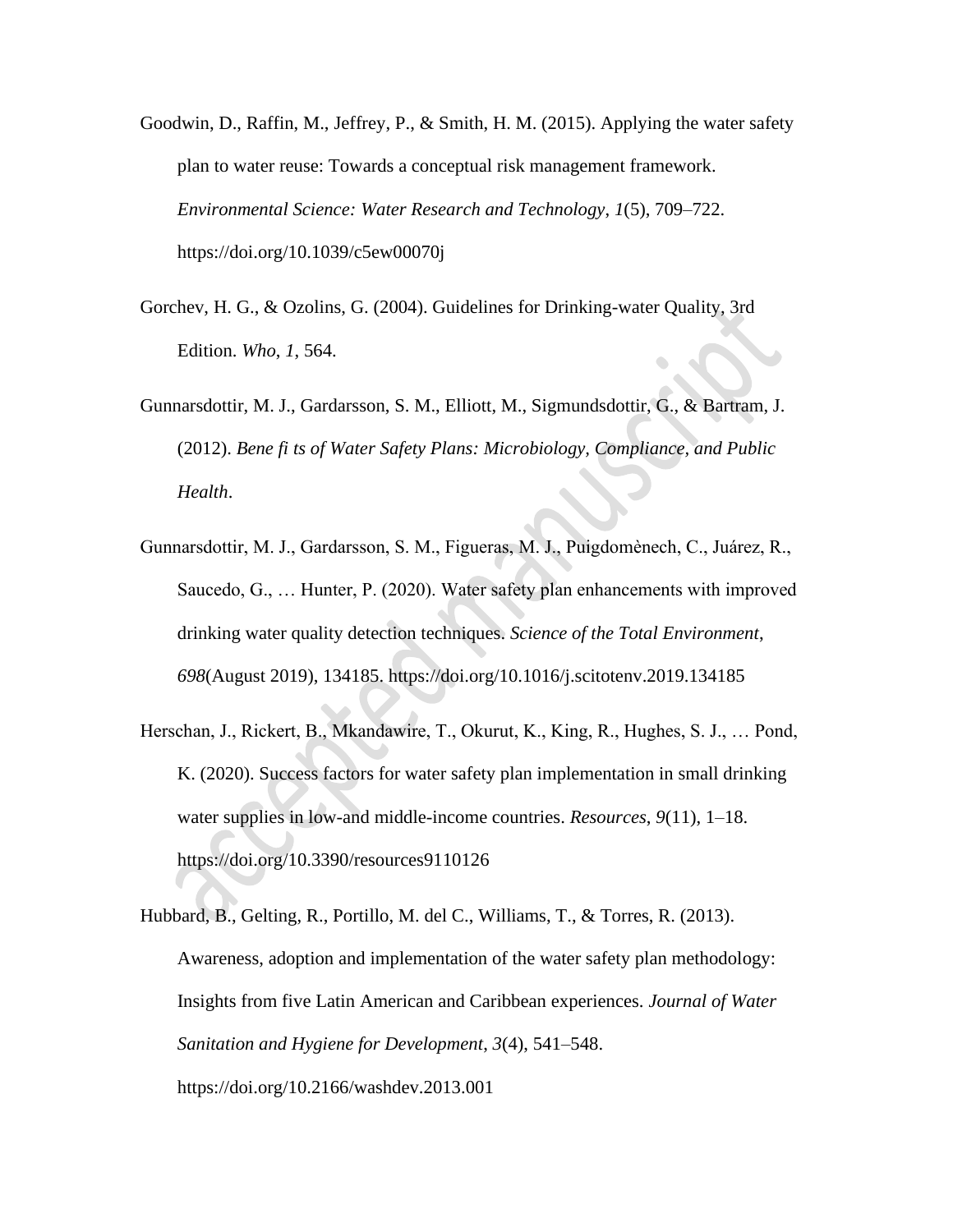Jalba, D., Cromar, N., Pollard, S., … J. C.-E., & 2010, undefined. (n.d.). Safe drinking water: Critical components of effective inter-agency relationships. *Elsevier*. Retrieved from

https://www.sciencedirect.com/science/article/pii/S0160412009002062

- Kanyesigye, C., Marks, S. J., Nakanjako, J., Kansiime, F., & Ferrero, G. (2019). Status of water safety plan development and implementation in Uganda. *International Journal of Environmental Research and Public Health*, *16*(21), 1–17. https://doi.org/10.3390/ijerph16214096
- Kayser, G. L., Amjad, U., Dalcanale, F., Bartram, J., & Bentley, M. E. (2015). Drinking water quality governance: A comparative case study of Brazil, Ecuador, and Malawi. *Environmental Science & Policy*, *48*, 186–195. https://doi.org/10.1016/J.ENVSCI.2014.12.019
- Kayser, G., Loret, J. F., Setty, K., Blaudin De Thé, C., Martin, J., Puigdomenech, C., & Bartram, J. (2019). Water safety plans for water supply utilities in China, Cuba, France, Morocco and Spain: costs, benefits, and enabling environment elements. *Urban Water Journal*, *16*(4), 277–288.

https://doi.org/10.1080/1573062X.2019.1669191

Kelly, E. R., Cronk, R., Kumpel, E., Howard, G., & Bartram, J. (2020). How we assess water safety: A critical review of sanitary inspection and water quality analysis. *Science of the Total Environment*, *718*, 137237. https://doi.org/10.1016/j.scitotenv.2020.137237

Kostova, T., & Roth, K. (2002). Adoption of an Organizational Practice by Subsidiaries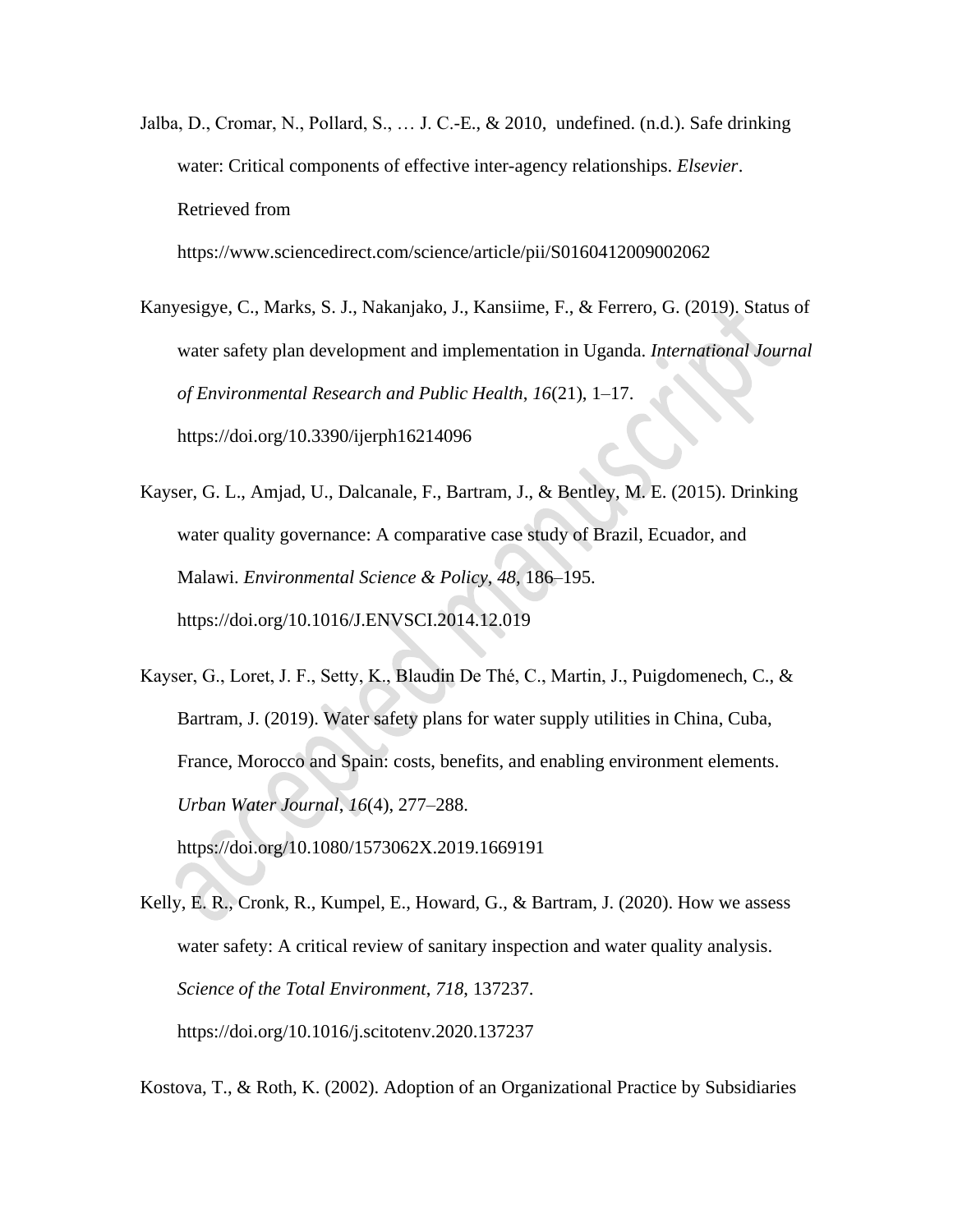of Multinational Corporations: Institutional and Relational Effects. *Academy of Management Journal*, *45*(1), 215–233. https://doi.org/10.5465/3069293

- Kot, M., Castleden, H., & Gagnon, G. A. (2015). The human dimension of water safety plans: A critical review of literature and information gaps. *Environmental Reviews*, *23*(1), 24–29. https://doi.org/10.1139/er-2014-0030
- Kumpel, E., Delaire, C., Peletz, R., Kisiangani, J., Rinehold, A., De France, J., … Khush, R. (2018). Measuring the impacts of water safety plans in the Asia-Pacific region. *International Journal of Environmental Research and Public Health*, *15*(6), 1–18. https://doi.org/10.3390/ijerph15061223
- Lane, K., Stoddart, A. K., & Gagnon, G. A. (2018). Water safety plans as a tool for drinking water regulatory frameworks in Arctic communities. *Environmental Science and Pollution Research*, *25*(33), 32988–33000. https://doi.org/10.1007/s11356-017-9618-9
- Li, H., Smith, C. D., Cohen, A., Wang, L., Li, Z., Zhang, X., … Zhang, R. (2020). Implementation of water safety plans in China: 2004–2018. *International Journal of Hygiene and Environmental Health*, *223*(1), 106–115. https://doi.org/10.1016/j.ijheh.2019.10.001
- Manuel, J., Vieira, P., Morais, C., & Colaboração, C. ). (2005). *Planos de segurança da água para consumo humano em sistemas públicos de abastecimento*. Retrieved from https://repositorium.sdum.uminho.pt/bitstream/1822/4609/1/guia\_7.pdf
- Muoio, R., Rossi, L., Santianni, D., Caretti, C., Lubello, C., & Ferretti, E. (2020). Development and implementation of a water safety plan for the drinking water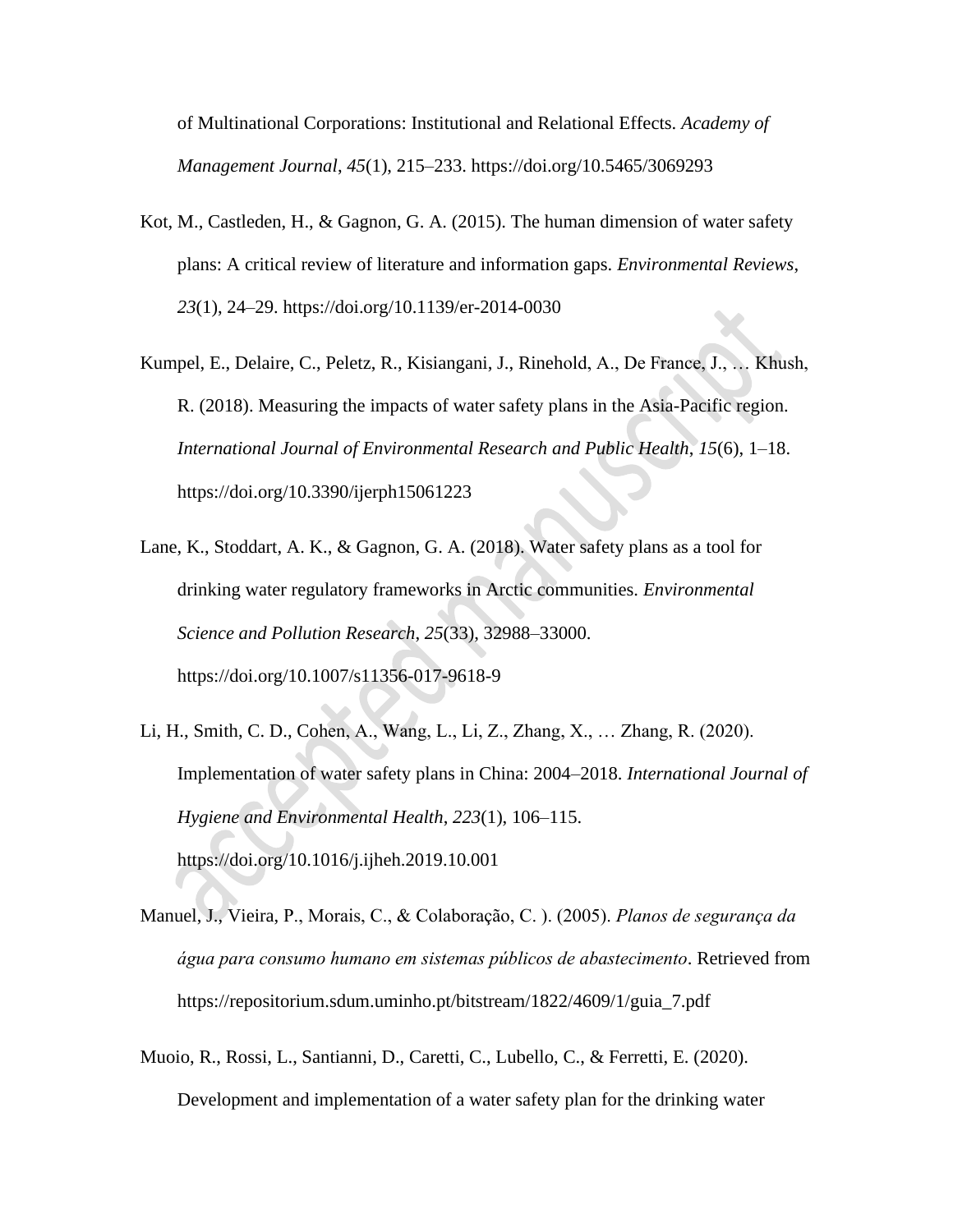supply system of Florence, Italy. *Environmental Engineering and Management Journal*, *19*(10), 1813–1822. https://doi.org/10.30638/eemj.2020.173

- Narayan, A. S., Marks, S. J., Meierhofer, R., Strande, L., Tilley, E., Zurbrügg, C., & Lüthi, C. (2021). Advancements in and Integration of Water, Sanitation, and Solid Waste for Low- and Middle-Income Countries. *Annual Review of Environment and Resources*, *46*(1), 193–219. https://doi.org/10.1146/annurev-environ-030620-042304
- Oluwasanya, G. O., & Carter, R. C. (2017). Water safety planning for small water supply systems: the framework and control measures. *Water Supply*, *17*(6), 1524–1533. https://doi.org/10.2166/ws.2017.057
- Page, D., Gonzalez, D., Bennison, G., Burrull, C., Claro, E., Jara, M., & Valenzuela, G. (2020). Progress in the development of risk-based guidelines to support managed aquifer recharge for agriculture in Chile. *Water Cycle*, *1*(August), 136–145. https://doi.org/10.1016/j.watcyc.2020.09.003
- Peden, A. E., Scarr, J. P., & Mahony, A. J. (2021). Analysis of fatal unintentional drowning in Australia 2008–2020: implications for the Australian Water Safety Strategy. *Australian and New Zealand Journal of Public Health*, *45*(3), 248–254. https://doi.org/10.1111/1753-6405.13124
- Pérez-Vidal, A., Torres-Lozada, P., & Escobar-Rivera, J. (2016). Hazard identification in watersheds based on water safety plan approach: Case study of Cali-Colombia. *Environmental Engineering and Management Journal*, *15*(4), 861–872. https://doi.org/10.30638/eemj.2016.093

Perrier, E., Kot, M., Castleden, H., & Gagnon, G. A. (2014). Drinking water safety plans: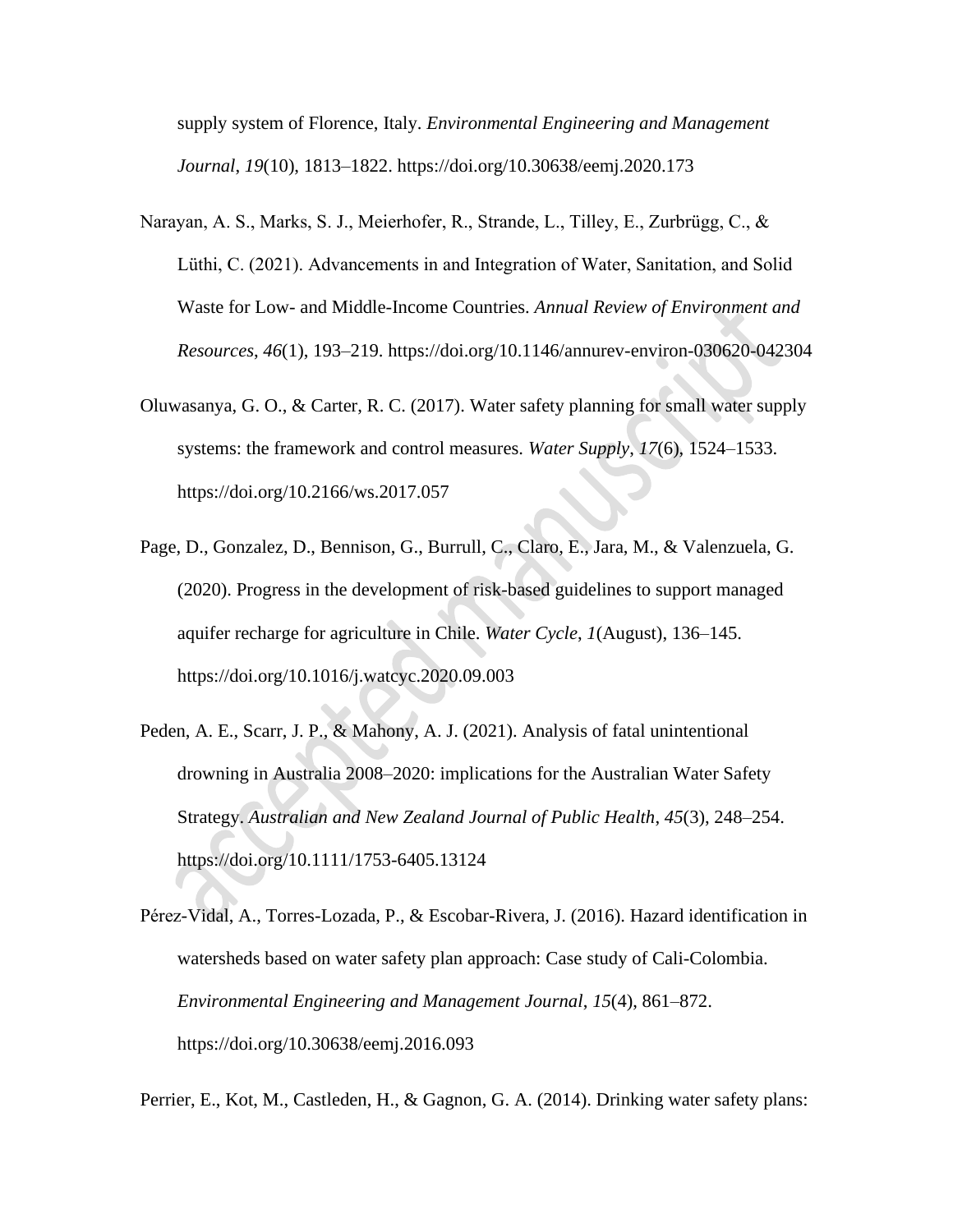Barriers and bridges for small systems in Alberta, Canada. *Water Policy*, *16*(6), 1140–1154. https://doi.org/10.2166/wp.2014.207

- Razmju, V., Moeinian, K., & Rahmani, A. (2019). Risk assessment of water supply system safety based on whos water safety plan: Case study semnan, iran. *Desalination and Water Treatment*, *164*, 162–170. https://doi.org/10.5004/dwt.2019.24484
- Roeger, A., & Tavares, A. F. (2018). Water safety plans by utilities: A review of research on implementation. *Utilities Policy*, *53*(October 2017), 15–24. https://doi.org/10.1016/j.jup.2018.06.001
- Roeger, A., & Tavares, A. F. (2020). Do Governance Arrangements Affect the Voluntary Adoption of Water Safety Plans? An Empirical Study of Water Utilities in Portugal. *Water Resources Management*, *34*(5), 1757–1772. https://doi.org/10.1007/s11269- 020-02527-2
- Schein, E. (2010). *Organizational culture and leadership*. Retrieved from https://books.google.com/books?hl=en&lr=&id=Mnres2PlFLMC&oi=fnd&pg=PR9 &ots=opfpLe1uRm&sig=4ECkDHNmY2fGLGBUqIp5sLPT3lY
- Schlager, E., & Blomquist, W. (2008). *Embracing watershed politics*. Retrieved from https://library.oapen.org/handle/20.500.12657/31789
- Schmiege, D., Evers, M., Zügner, V., & Rickert, B. (2020). Comparing the German enabling environment for nationwide Water Safety Plan implementation with international experiences: Are we still thinking big or already scaling up? *International Journal of Hygiene and Environmental Health*, *228*(May), 113553.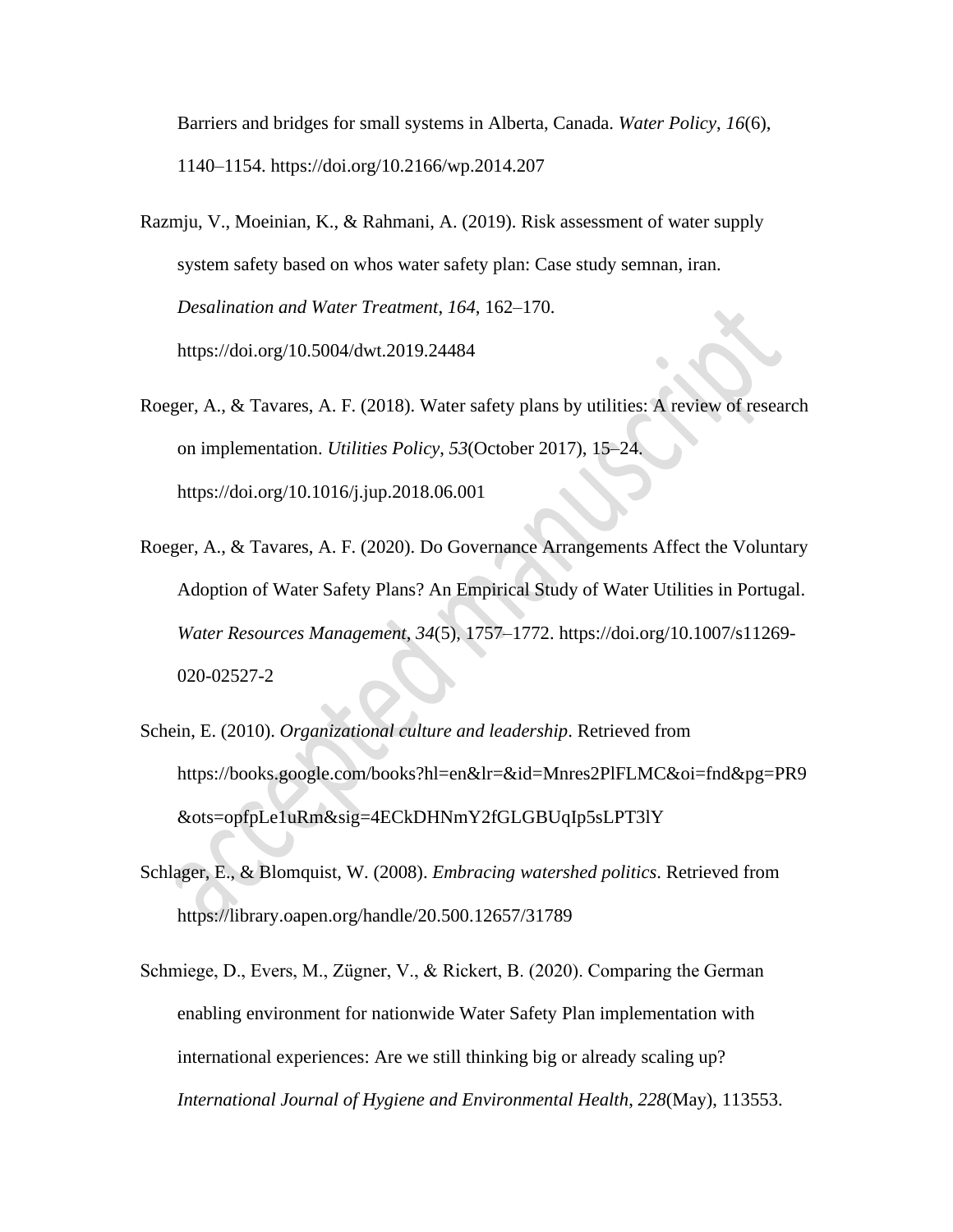https://doi.org/10.1016/j.ijheh.2020.113553

- Serio, F., Martella, L., Imbriani, G., Idolo, A., Bagordo, F., & De Donno, A. (2021). The water safety plan approach: Application to small drinking-water systems—case studies in salento (south italy). *International Journal of Environmental Research and Public Health*, *18*(8). https://doi.org/10.3390/ijerph18084360
- Setty, K. E., Enault, J., Loret, J. F., Puigdomenech Serra, C., Martin-Alonso, J., & Bartram, J. (2018). Time series study of weather, water quality, and acute gastroenteritis at Water Safety Plan implementation sites in France and Spain. *International Journal of Hygiene and Environmental Health*, *221*(4), 714–726. https://doi.org/10.1016/j.ijheh.2018.04.001
- Setty, K., O'Flaherty, G., Enault, J., Lapouge, S., Loret, J. F., & Bartram, J. (2018). Assessing operational performance benefits of a Water Safety Plan implemented in Southwestern France. *Perspectives in Public Health*, *138*(5), 270–278. https://doi.org/10.1177/1757913918787846
- String, G., & Lantagne, D. (2016). A systematic review of outcomes and lessons learned from general, rural, and country-specificWater Safety Plan implementations. *Water Science and Technology: Water Supply*, *16*(6), 1580–1594. https://doi.org/10.2166/ws.2016.073
- String, G. M., Singleton, R. I., Mirindi, P. N., & Lantagne, D. S. (2020). Operational research on rural, community-managed Water Safety Plans: Case study results from implementations in India, DRC, Fiji, and Vanuatu. *Water Research*, *170*, 115288. https://doi.org/10.1016/j.watres.2019.115288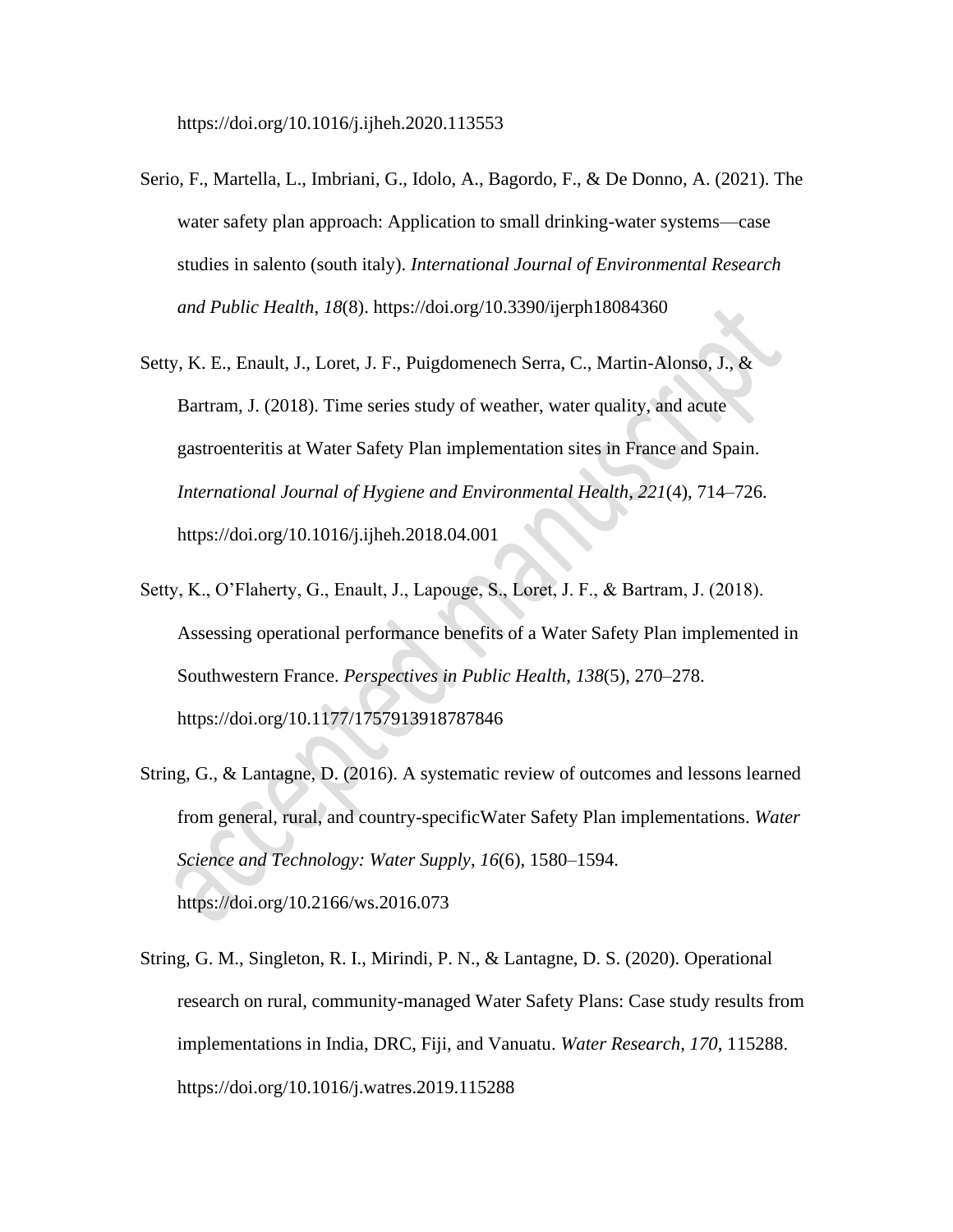Summerill, C, Pollard, S., & Environment, J. S. (2010). The role of organizational culture and leadership in water safety plan implementation for improved risk management. *Elsevier*. Retrieved from

https://www.sciencedirect.com/science/article/pii/S0048969710006480

- Summerill, Corinna, Pollard, S. J. T., & Smith, J. A. (2010). The role of organizational culture and leadership in water safety plan implementation for improved risk management. *Science of The Total Environment*, *408*(20), 4319–4327. https://doi.org/10.1016/J.SCITOTENV.2010.06.043
- Sutherland, D. (2021). Observations and lessons learnt from more than a decade of water safety planning in South-East Asia. *WHO South-East Asia Journal of Public Health*, *6*(2), 27–33. https://doi.org/10.4103/2224-3151.213788
- Thiel, A. (2015). Constitutional state structure and scalar re-organization of natural resource governance: The transformation of polycentric water governance in Spain, Portugal and Germany. *Land Use Policy*, *45*, 176–188. https://doi.org/10.1016/J.LANDUSEPOL.2015.01.012
- Tsitsifli, S., & Tsoukalas, D. S. (2021). Water Safety Plans and HACCP implementation in water utilities around the world: benefits, drawbacks and critical success factors. *Environmental Science and Pollution Research*, *28*(15), 18837–18849. https://doi.org/10.1007/s11356-019-07312-2
- Tsoukalas, D. S., & Tsitsifli, S. (2018). A Critical Evaluation of Water Safety Plans (WSPs) and HACCP Implementation in Water Utilities. *Proceedings*, *2*(11), 600. https://doi.org/10.3390/proceedings2110600